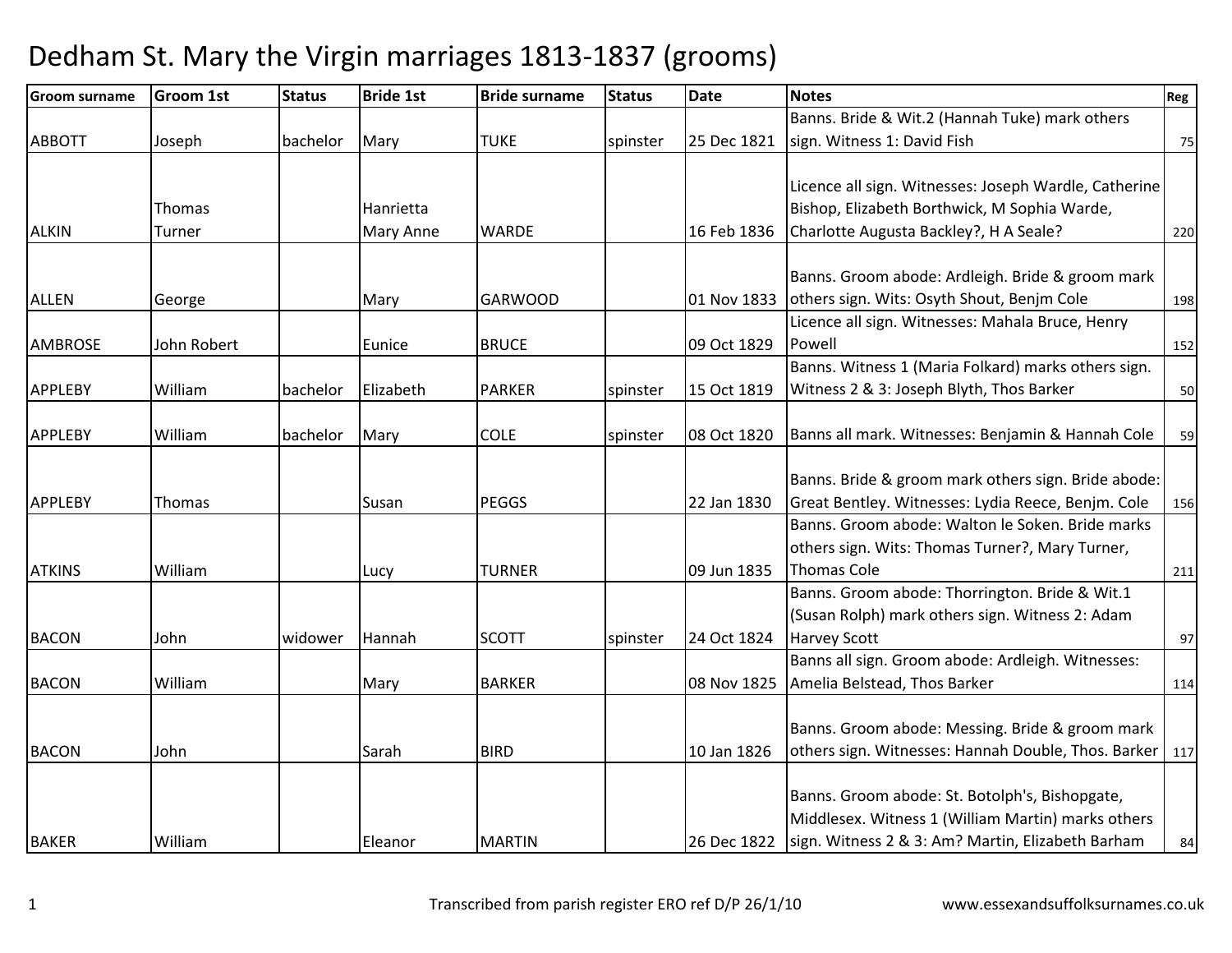| <b>Groom surname</b> | <b>Groom 1st</b> | <b>Status</b> | <b>Bride 1st</b> | <b>Bride surname</b> | <b>Status</b> | <b>Date</b> | <b>Notes</b>                                        | Reg         |
|----------------------|------------------|---------------|------------------|----------------------|---------------|-------------|-----------------------------------------------------|-------------|
|                      |                  |               |                  |                      |               |             | Banns all mark. Witnesses: William & Jemima Sadler, |             |
| <b>BARBER</b>        | John             | bachelor      | Elizabeth        | <b>HAM</b>           | spinster      | 29 Sep 1819 | Mary Ann Daniel, Thos Barker                        | 48          |
|                      |                  |               |                  |                      |               |             | Banns. Bride & groom mark others sign. Witnesses: J |             |
| <b>BARKER</b>        | Daniel           |               | Mary             | <b>DYNES</b>         |               | 19 Feb 1831 | Barber, Benjm Cole                                  | 170         |
|                      |                  |               |                  |                      |               |             |                                                     |             |
|                      |                  |               |                  |                      |               |             | Banns. Groom abode: Langham. Bride signs others     |             |
| <b>BARREL</b>        | Henry            |               | Mary             | <b>JAMES</b>         |               | 18 Mar 1834 | mark. Witnesses: Hannah Barrel, William Cason       | 201         |
|                      |                  |               |                  |                      |               |             | Banns all sign. Witnesses: Thomas Daniel, Thomas    |             |
| <b>BASS</b>          | John             |               | Elizabeth        | <b>DANIEL</b>        |               | 27 Jun 1836 | Cole                                                | 223         |
|                      |                  |               |                  |                      |               |             | Banns. Bride marks others sign. Witnesses: John &   |             |
| <b>BELSTEAD</b>      | Thomas           |               | Susan            | <b>CHAPMAN</b>       |               | 11 Oct 1825 | Anna Lee, Thomas Barker                             | 113         |
|                      |                  |               |                  |                      |               |             | Banns. Groom marks oters sign. Witnesses: Judith    |             |
| <b>BIRD</b>          | Henry            | bachelor      | Catherine        | <b>CUTHBERT</b>      |               | 01 Nov 1820 | Hurrell, Susanna Brands                             | 62          |
|                      |                  |               |                  |                      |               |             |                                                     |             |
|                      |                  |               |                  |                      |               |             | Banns all mark except witnesses John King, Thos     |             |
| <b>BIRD</b>          | John             |               | Sarah            | <b>OSBORN</b>        |               | 24 Oct 1826 | Barker. Other witnesses: Joseph Bird, Mary Osborn   | 123         |
|                      |                  |               | Charlotte        |                      |               |             | Banns. Bride & groom mark others sign. Witnesses:   |             |
| <b>BIRD</b>          | Joseph           |               | Keeble           | <b>SMITH</b>         |               | 09 Oct 1830 | James Gorsling, Mary Ann Bird                       | 166         |
|                      |                  |               |                  |                      |               |             |                                                     |             |
|                      |                  |               |                  |                      |               |             | Banns. Groom marks others sign. Witnesses: Sophia   |             |
| <b>BIRD</b>          | William          |               | Ann Maria        | <b>GARWOOD</b>       |               | 15 Mar 1833 | & John Garwood, Mary Ann Harrington?                | 191         |
|                      |                  |               |                  |                      |               |             | Licence with consent of her mother & lawful         |             |
|                      |                  |               |                  |                      |               |             | guardian Ann Coyte. All sign. Groom abode: Chelsea, |             |
|                      | William          |               |                  |                      |               |             | Middlesex. Witnesses: James Coyte, Louisa Firmin,   |             |
| <b>BISHOP</b>        | Edward           | bachelor      | Christian        | <b>COYTE</b>         | minor         | 14 Apr 1817 | W. Coyte                                            | 27          |
|                      |                  |               |                  |                      |               |             | Licence all sign. Witnesses: Harriet & James Mason, |             |
| <b>BLOMFIELD</b>     | George           | bachelor      | Mary             | <b>MASON</b>         | spinster      | 28 Dec 1813 | John Blomfield                                      | $\mathsf S$ |
|                      |                  |               |                  |                      |               |             |                                                     |             |
|                      |                  |               |                  |                      |               |             | Banns. Bride marks others sign. Witnesses: Martha   |             |
| <b>BONES</b>         | Abraham          |               | Elizabeth        | <b>BARKER</b>        |               | 06 Oct 1826 | Barker, John & Mary Bones, Thos Barker              | 122         |
|                      |                  |               |                  |                      |               |             | Licence all sign. Witnesses: Mary Bowman, Lucy      |             |
| <b>BOOTH</b>         | William          | bachelor      | Sarah            | <b>BARKER</b>        | spinster      | 13 Jan 1818 | Perry, W? D Brooks                                  | 38          |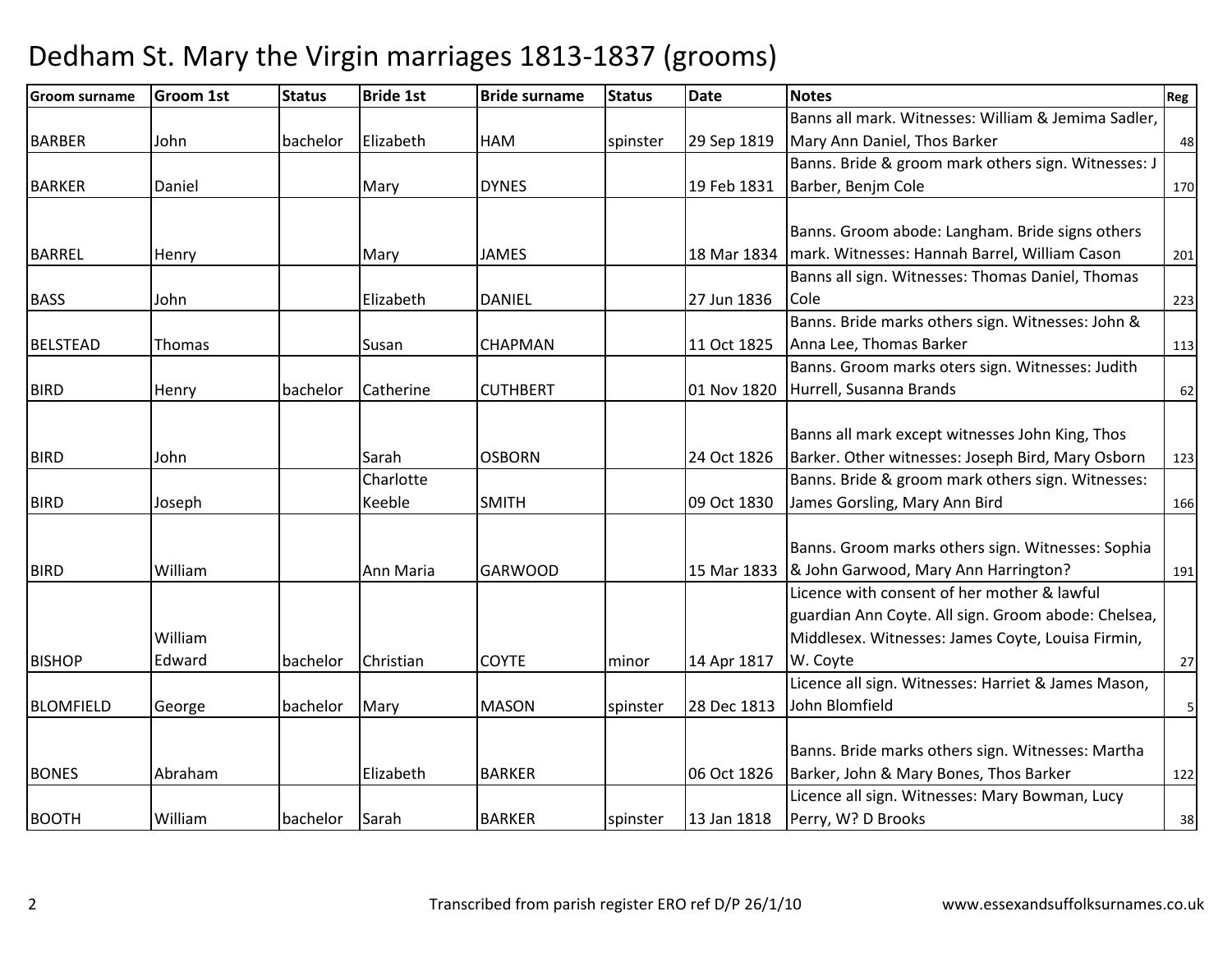| <b>Groom surname</b> | Groom 1st     | <b>Status</b> | <b>Bride 1st</b> | <b>Bride surname</b> | <b>Status</b> | <b>Date</b> | <b>Notes</b>                                                                               | Reg |
|----------------------|---------------|---------------|------------------|----------------------|---------------|-------------|--------------------------------------------------------------------------------------------|-----|
|                      |               |               |                  |                      |               |             | Groom Esq. of St. Mary at the Walls, Colchester.                                           |     |
|                      |               |               |                  |                      |               |             | Licence all sign. Witnesses: Sarah Brett, Henry                                            |     |
| <b>BRETT</b>         | John          | bachelor      | Frances          | FREELAND             | spinster      | 01 Nov 1814 | Freeland                                                                                   | 10  |
|                      |               |               |                  |                      |               |             | Banns. Groom abode: Capel St. Mary. Bride & groom                                          |     |
|                      |               |               |                  |                      |               |             | mark others sign. Witnesses: Elizabeth Usher, Thos                                         |     |
| <b>BREWER</b>        | William       | bachelor      | Mary             | <b>USHER</b>         | spinster      | 11 Aug 1816 | <b>Barker</b>                                                                              | 20  |
|                      |               |               |                  |                      |               |             | Licence all sign. Witnesses: John White, Mary Ann                                          |     |
| <b>BRIGHTWELL</b>    | William       | widower       | Hannah           | <b>CLAYDON</b>       | spinster      | 26 Apr 1830 | White                                                                                      | 158 |
|                      |               |               |                  |                      |               |             | Banns. Witness 2 (John Wordley) signs others mark.                                         |     |
| <b>BRUCE</b>         | William       | bachelor      | Hannah           | LINZELL              | spinster      | 15 Dec 1819 | Witness 1: Hannah Wordley                                                                  | 52  |
|                      |               |               |                  |                      |               |             | Banns. Witness 1 (Thos Barker) signs others mark.                                          |     |
| <b>BRUCE</b>         | William       |               | Mary             | <b>CARD</b>          |               | 15 Sep 1827 | Witness 2: John Bruce                                                                      | 127 |
|                      |               |               |                  |                      |               |             | Banns. Groom abode: Great Burstead. Witness 1                                              |     |
|                      |               |               |                  |                      |               |             | (John Turner) marks others sign. Witness 2: Sarah                                          |     |
| <b>BURGESS</b>       | George Cliver | bachelor      | Jemima           | <b>SHERMAN</b>       | spinster      | 01 Jan 1828 | Livermore.                                                                                 | 132 |
|                      |               |               |                  |                      |               |             | Banns. Witness 1 (Thos Barker) signs others mark.                                          |     |
| <b>BUSH</b>          | John          | bachelor      | <b>Hetty</b>     | <b>GARROD</b>        | spinster      | 19 Sep 1820 | Witness 2: Elizabeth Lilley                                                                | 58  |
|                      |               |               |                  |                      |               |             | Banns. Groom abode: Wivenhoe. Bride & groom                                                |     |
|                      |               |               |                  |                      |               |             | mark others sign. Witnesses: Eliza Baker, James                                            |     |
| <b>BUSH</b>          | Isaac         |               | Eliza            | <b>GUNN</b>          |               | 12 Jan 1837 | Gunn                                                                                       | 228 |
|                      |               |               |                  |                      |               |             |                                                                                            |     |
|                      |               |               |                  |                      |               |             | Banns. Groom abode: Ardleigh. Witness 1 (Thos.                                             |     |
| <b>CHILVER</b>       | William       |               | Mary             | <b>MOORE</b>         |               | 22 Jul 1827 | Barker.) signs others mark. Witness 2: Samuel Chilver 126                                  |     |
|                      |               |               |                  |                      |               |             |                                                                                            |     |
| <b>CLARKE</b>        | William       | bachelor      | Susan            | <b>HUNT</b>          | spinster      | 25 May 1820 | Banns. All sign. Witnesses: Burrell Hunt, Thos Barker                                      | 56  |
|                      |               |               |                  |                      |               |             | Licence. Bride marks others sign. Witnesses:                                               |     |
| <b>CLARKE</b>        | William       |               | Mary             | <b>ABBOTT</b>        |               | 22 Sep 1830 | Charlotte Conlin, William Littlebury                                                       | 165 |
|                      |               |               |                  |                      |               |             |                                                                                            |     |
|                      |               |               |                  | <b>POWELL</b>        |               |             | Banns. Bride & groom mark others sign. Witnesses:                                          |     |
| <b>CLARKE</b>        | Edward        |               | Sarah            |                      |               | 19 Oct 1833 | Lucy Clarke, Benjm Cole, Mrt Steward?<br>Banns. Bride marks others sign. Witnesses: Robert | 196 |
| <b>CLARKE</b>        |               |               |                  | <b>HOWES</b>         |               | 23 Oct 1833 |                                                                                            |     |
|                      | Frederick     |               | Amelia           |                      |               |             | Pratt, Benjm Cole                                                                          | 197 |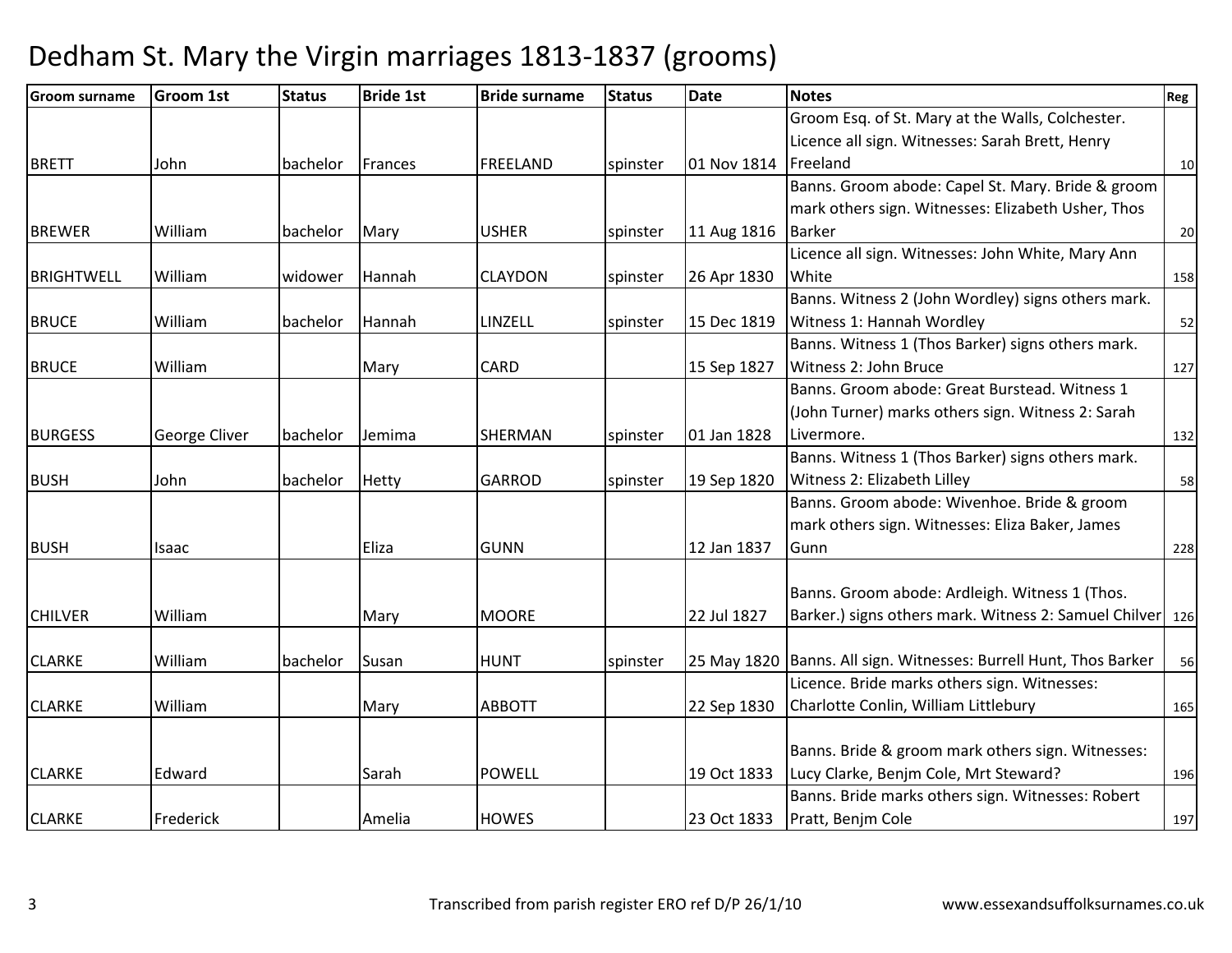| <b>Groom surname</b> | <b>Groom 1st</b> | <b>Status</b> | <b>Bride 1st</b> | <b>Bride surname</b> | <b>Status</b> | <b>Date</b> | <b>Notes</b>                                         | Reg            |
|----------------------|------------------|---------------|------------------|----------------------|---------------|-------------|------------------------------------------------------|----------------|
|                      |                  |               |                  |                      |               |             | Licence. Bride marks others sign. Witnesses: Wm      |                |
| <b>CLARKE</b>        | Philip           |               | Sarah            | <b>BIRD</b>          |               | 22 Oct 1835 | Webb, Elizabeth & C. Platten                         | 215            |
|                      |                  |               |                  |                      |               |             |                                                      |                |
|                      | George           |               |                  |                      |               |             | Licence all sign. Groom abode: Nayland, Suffolk.     |                |
| <b>CLEGHORN</b>      | William          |               | Maria Browne     | <b>POWELL</b>        |               | 17 Sep 1834 | Witnesses: Elizabeth & Joseph Catchpole              | 204            |
| <b>COLE</b>          | Benjamin         |               | Abigail          | <b>BEAUMONT</b>      |               | 02 Aug 1828 | Bann all sign. Witnesses: Jonah & Benjn Cole         | 142            |
|                      |                  |               |                  |                      |               |             |                                                      |                |
|                      |                  |               |                  |                      |               |             | Licence. Groom abode: Nacton, Suffolk. Witness 2     |                |
| <b>COWEY</b>         | Henry            | bachelor      | Mary             | <b>CURTIS</b>        | spinster      | 13 Oct 1820 | (Thomas Daley) marks others sign. Wit 1: Elizth Gage | 60             |
|                      |                  |               |                  |                      |               |             |                                                      |                |
| <b>CRAGE</b>         | Thomas           | bachelor      | Editha           | <b>RAMSEY</b>        | spinster      | 28 Jul 1817 | Banns all sign. Witnesses: Ann Phillips, Thos Barker | 32             |
|                      |                  |               |                  |                      |               |             | Banns all sign. Witnesses: Charles Boone, John       |                |
| <b>CROWE</b>         | William          | bachelor      | Mary             | <b>BLOYS</b>         | spinster      | 29 Jan 1816 | Silvester, Hannah Bloys, Amy Filgate                 | 16             |
|                      |                  |               |                  |                      |               |             | Banns. Bride marks others sign. Witnesses: Edward    |                |
| <b>DANIEL</b>        | Richard          | widower       | Mary Ann         | <b>OSBORNE</b>       | spinster      | 06 Jun 1814 | Daniel jnr, William Orsborne                         | $\overline{7}$ |
|                      |                  |               |                  |                      |               |             |                                                      |                |
| <b>DANIEL</b>        | George           |               | Mary Ann         | HAM                  |               | 16 Mar 1831 | Banns all sign. Witnesses: Pheby Ham, John Hapher    | 172            |
|                      |                  |               |                  |                      |               |             | Licence all sign. Groom abode: St. Leonard's,        |                |
|                      |                  |               |                  |                      |               |             | Colchester. Witnesses: C Platten, John Baalham,      |                |
| <b>DAY</b>           | William          |               | Mary             | <b>GUNN</b>          |               | 12 Jul 1830 | Mary Smyth, E. Platten                               | 161            |
| <b>DEATH</b>         | Abel             |               | Sarah            | <b>FOLKARD</b>       |               | 12 Dec 1829 | Banns all sign. Witnesses: Mary Bull, Benjm Cole     | 155            |
|                      |                  |               |                  |                      |               |             | Banns. Witness 2 (Thomas Cole) signs others mark.    |                |
| <b>DENNEY</b>        | John             |               | Martha           | <b>GARWOOD</b>       |               | 24 May 1836 | Witness 1: Mary Thorpe                               | 222            |
|                      |                  |               |                  |                      |               |             | Banns. Witness 2 (Thomas Cole) signs others mark.    |                |
| <b>DENNEY</b>        | William          |               | Mary             | <b>RANDAL</b>        |               | 13 Sep 1836 | Witness 1: Mary Denney                               | 226            |
|                      |                  |               |                  |                      |               |             | Banns. Witness 2 (Thos Barker) signs others mark.    |                |
| <b>DENNY</b>         | Robert           |               | Jane             | <b>BOOR</b>          |               | 03 Nov 1818 | Witness 1: John Denny                                | 45             |
|                      |                  |               |                  |                      |               |             |                                                      |                |
| <b>DENNY</b>         | John             | bachelor      | Ann              | <b>JACKSON</b>       | spinster      | 13 Nov 1820 | Banns all mark. Witnesses: Jane & Robert Denney      | 63             |
|                      |                  |               |                  |                      |               |             | Banns. Bride & Wit.2 mark others sign. Witnesses:    |                |
| <b>DODD</b>          | Samuel           |               | Lucy             | LEWIS                |               | 21 Dec 1822 | Thomas Turner, Mary Coppin                           | 83             |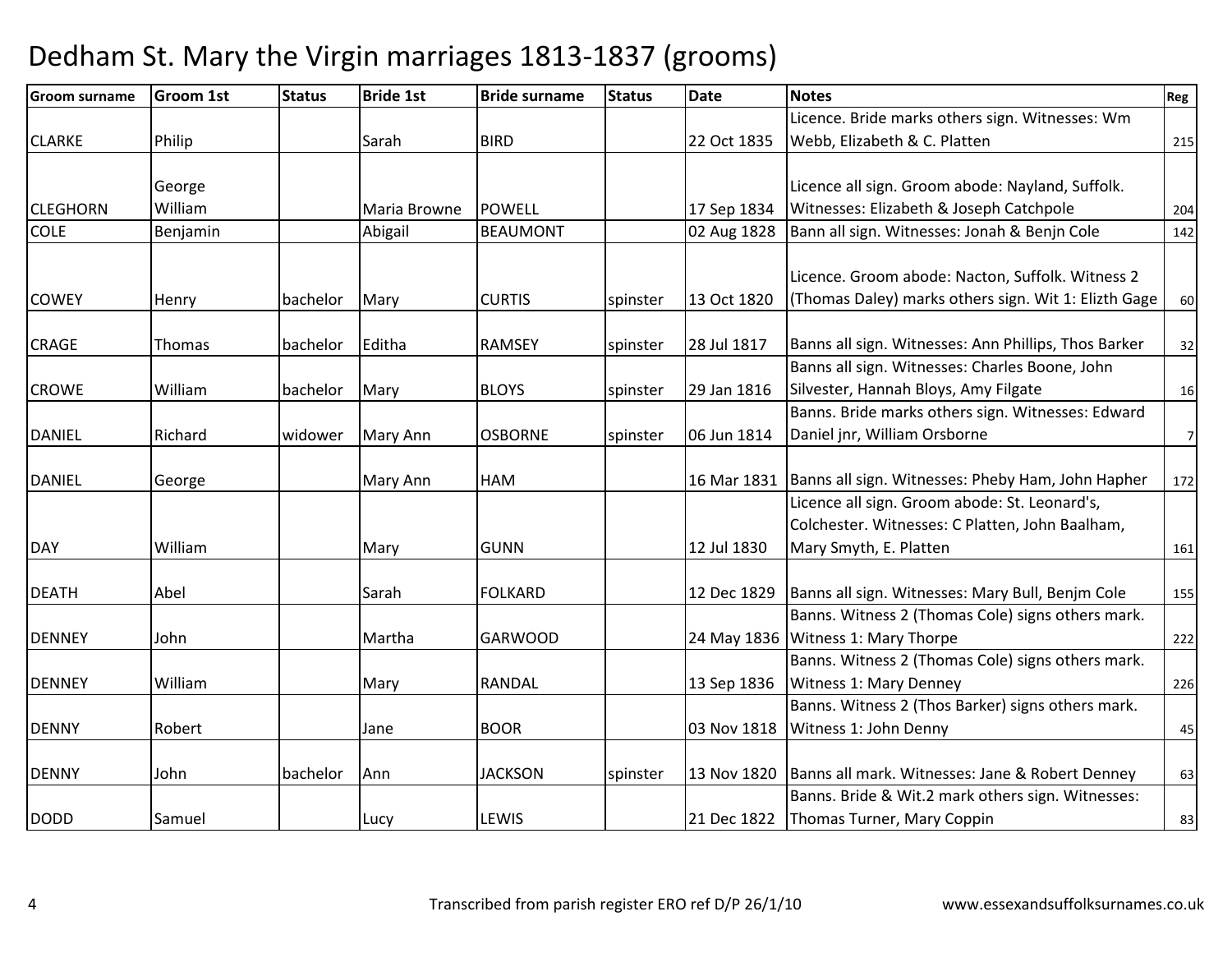| <b>Groom surname</b> | <b>Groom 1st</b> | <b>Status</b> | <b>Bride 1st</b> | <b>Bride surname</b> | <b>Status</b> | <b>Date</b> | <b>Notes</b>                                          | Reg          |
|----------------------|------------------|---------------|------------------|----------------------|---------------|-------------|-------------------------------------------------------|--------------|
|                      |                  |               |                  |                      |               |             |                                                       |              |
| <b>DORMAN</b>        | Thomas           | bachelor      | Anne             | <b>GARRARD</b>       | spinster      | 02 Nov 1817 | Banns all sign. Witnesses: Susan Giling, Thos Barker  | 36           |
|                      |                  |               |                  |                      |               |             | Banns. Bride marks others sign. Witnesses: Thos &     |              |
| <b>DORMAN</b>        | Samuel           |               | Tamar            | <b>BROCKWELL</b>     |               | 18 Jan 1826 | <b>Henry Barker</b>                                   | 118          |
|                      |                  |               |                  |                      |               |             | Banns. Groom marks others sign. Witnesses: Edward     |              |
| <b>DOUBLE</b>        | William          |               | Phoebe           | <b>CLARKE</b>        |               | 22 Feb 1829 | Clarke, Benjn Cole                                    | 148          |
|                      |                  |               |                  |                      |               |             | Licence. Grom abode: St. James, Colchester. Bride     |              |
|                      |                  |               |                  |                      |               |             | marks others sign. Witnesses: Jessey Clinger, Benjm   |              |
| <b>DOWNES</b>        | Henry            |               | Sarah            | <b>WILSON</b>        |               | 29 Jun 1829 | Cole                                                  | 151          |
|                      |                  |               |                  |                      |               |             | Banns. Witness 2 (Sarah Payne) signs others mark.     |              |
| <b>DOWNS</b>         | Jeremiah         |               | Ann              | <b>OSBORN</b>        |               | 25 Oct 1824 | Witness 1: James Cuthbert                             | 98           |
|                      |                  |               |                  |                      |               |             | Banns all sign. Groom abode: Boxford, Suffolk.        |              |
|                      |                  |               |                  |                      |               |             | Witnesses: Robt Ray, Hugh Driver, Mary, C. & Thos     |              |
| <b>DRIVER</b>        | William          | bachelor      | Hannah           | <b>BARKER</b>        |               | 29 Feb 1820 | <b>Barker</b>                                         | 54           |
|                      |                  |               |                  |                      |               |             | Banns. Bride marks others sign. Witnesses: ?          |              |
| <b>DRURY</b>         | Daniel           | bachelor      | Anne             | <b>BRUCE</b>         | spinster      | 25 Dec 1816 | Cuthelbert, Thos Barker                               | 23           |
|                      |                  |               |                  |                      |               |             | Banns. Bride & wit.1 (David Southgate) mark others    |              |
| <b>DUNNINGHAM</b>    | James            |               | Emma             | <b>SOUTHGATE</b>     |               | 22 May 1827 | sign. Witness 2: Thos Barker                          | 125          |
|                      |                  |               |                  |                      |               |             | Banns. Bride & groom mark others sign. Witnesses:     |              |
| <b>DYNES</b>         | William          |               | Lucy             | <b>DEATH</b>         |               | 22 Dec 1831 | William Littlebury, Ann Death                         | 179          |
|                      |                  |               |                  |                      |               |             | Banns. Witness 2 (Thos Sadler) signs others mark.     |              |
| <b>EDWARDS</b>       | Samuel           |               | Susan            | <b>BIRD</b>          |               | 11 Nov 1827 | Witness 1: Mary Anne Southgate                        | 130          |
|                      |                  |               |                  |                      |               |             | Licence all sign with consent of her parents.         |              |
| <b>ELTON</b>         | Jacob            | widower       | Anna Maria       | <b>BOYFIELD</b>      | spinster      | 18 Feb 1813 | Witnesses: Wm. Boyfield, Henry Nantey                 | $\mathbf{1}$ |
|                      |                  |               |                  |                      |               |             | Banns all mark except witnesses John & Mary           |              |
|                      |                  |               |                  |                      |               |             | Pickess. Other witnesses: Rose Bacon, Thomas          |              |
| <b>EMMERY</b>        | James            | bachelor      | Rebekah          | <b>GARWOOD</b>       | spinster      | 25 Jul 1820 | Garwood                                               | 57           |
|                      |                  |               |                  |                      |               |             |                                                       |              |
|                      |                  |               |                  |                      |               |             | Banns all sign. Groom abode: St. Nicholas, Ipswich.   |              |
| <b>ENNEW</b>         | Robert Clamp     |               | Elizabeth        | <b>CHANDLER</b>      |               | 14 Nov 1831 | Witnesses: Thomas Reed, Benjm Cole.                   | 177          |
|                      |                  |               |                  |                      |               |             | Banns. Groom abode: Great Baddow. Witness 1           |              |
|                      |                  |               |                  |                      |               |             | (John Eatoll) signs others mark. Witness 2: Elizabeth |              |
| <b>ESDELL</b>        | William          |               | Phoebe           | <b>COOPER</b>        |               | 14 Mar 1828 | King                                                  | 135          |
|                      |                  |               |                  |                      |               |             |                                                       |              |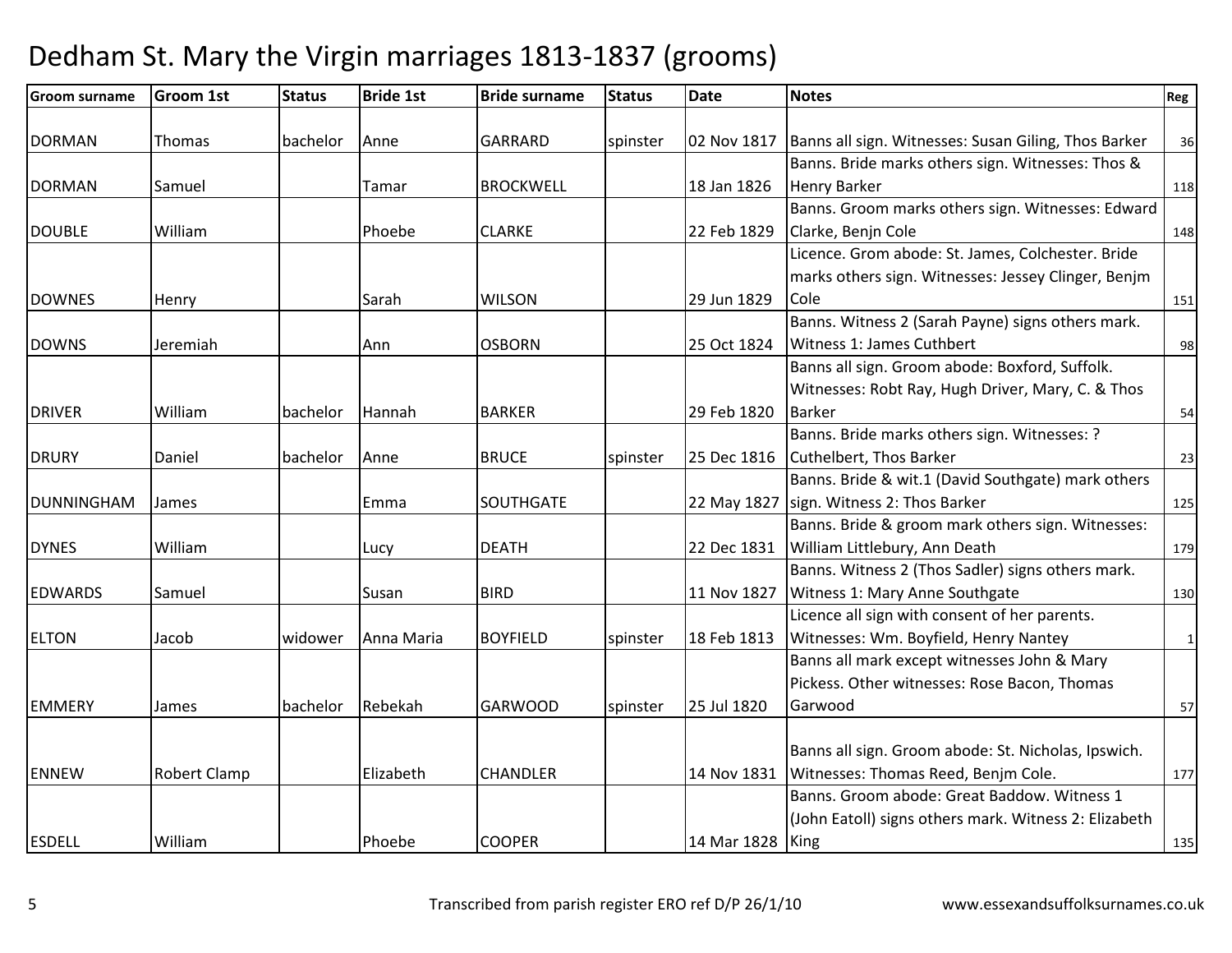| <b>Groom surname</b> | Groom 1st           | <b>Status</b> | <b>Bride 1st</b> | <b>Bride surname</b> | <b>Status</b> | <b>Date</b> | <b>Notes</b>                                         | Reg              |
|----------------------|---------------------|---------------|------------------|----------------------|---------------|-------------|------------------------------------------------------|------------------|
|                      |                     |               |                  |                      |               |             |                                                      |                  |
|                      |                     |               | Lucy             |                      |               |             | Banns all sign. Witnesses: Nathl Saunders, Mary      |                  |
| <b>FARROW</b>        | William             | bachelor      | Emmeline         | <b>SAUNDERS</b>      | spinster      | 15 Feb 1820 | Bruce, Jacob Gant, Mary Barker, Unice Bruce          | 53               |
|                      |                     |               |                  |                      |               |             |                                                      |                  |
| <b>FELGATE</b>       | Samuel              | widower       | Ellen            | <b>SMITH</b>         | spinster      | 26 May 1825 | Banns all sign. Witnesses: Willm Felgate, Mary White | 106              |
|                      |                     |               |                  |                      |               |             | Banns all sign. Witnesses: William Abbott, Mary Ann  |                  |
| <b>FELGATE</b>       | William             |               | Maria            | <b>ABBOTT</b>        |               | 01 Jan 1829 | Pratt                                                | 146              |
|                      |                     |               |                  |                      |               |             |                                                      |                  |
|                      |                     |               |                  |                      |               |             | Banns. Groom abode: Ardleigh. Witness 2 (Thos        |                  |
| <b>FENN</b>          | James               | bachelor      | Edith            | <b>ARNOLD</b>        | spinster      | 05 Apr 1816 | Barker) signs others mark. Wit 1: William Arnold     | 17               |
|                      |                     |               |                  |                      |               |             | Licence all sign. Bride abode: Woodbridge, Suffolk.  |                  |
| <b>FENN</b>          | John                | widower       | Elizabeth        | <b>WILSON</b>        | spinster      | 27 May 1831 | Witnesses: William Wilson, Hannah Hart.              | 173              |
|                      |                     |               |                  |                      |               |             | Licence all sign. Bride abode: Stratford St. Mary.   |                  |
|                      |                     |               | Caroline         |                      |               |             | Witnesses: Edward Boodless, Robt & Sophia Firmin,    |                  |
| <b>FIRMIN</b>        | Harcourt            | widower       | Prest            | <b>MITCHELL</b>      |               | 19 Dec 1827 | S. Vernon.                                           | 131              |
|                      |                     |               |                  |                      |               |             | Banns all sign. Witnesses: Martha Scott Clow, James  |                  |
| <b>FOXWELL</b>       | Henry               | bachelor      | Elizabeth        | <b>GRAY</b>          |               | 01 Jun 1821 | May, Rachell Foxwell, Edwd Dawson                    | 69               |
|                      |                     |               |                  |                      |               |             | Banns. Groom marks others sign. Witnesses: James     |                  |
| <b>FRANCIS</b>       | Daniel              | bachelor      | Sarah            | LAMB                 | spinster      | 07 Feb 1822 | Thomas Hurlock, John Walford                         | 78               |
|                      |                     |               |                  |                      |               |             | Licence all sign. Witnesses: Mary Hitchcock, J H     |                  |
| <b>FREEMAN</b>       | Robert              |               | Charlotte        | <b>SMOOTHY</b>       |               | 13 Jul 1830 | Miller, E. Hitchcock                                 | 162              |
|                      |                     |               |                  |                      |               |             | Groom Esquire. Licence with consent of her father    |                  |
|                      |                     |               |                  |                      |               |             | Robert Mumford esq. All sign. Witnesses: Robt &      |                  |
| <b>FROST</b>         | <b>William Bird</b> |               | Maria Hicks      | <b>MUMFORD</b>       |               | 01 Aug 1826 | Maria Mumford                                        | 121              |
|                      |                     |               |                  |                      |               |             |                                                      |                  |
|                      |                     |               |                  |                      |               |             | Licence all sign. Groom abode: Chelsworth, Suffolk.  |                  |
| <b>GAGE</b>          | Peter               | bachelor      | Susan            | <b>GAGE</b>          | spinster      | 19 Jan 1817 | Witnesses: John Vince, Tryphena Vince                | 24               |
|                      |                     |               |                  |                      |               |             | Banns all sign. Witnesses: John Atkins, Mary Ann     |                  |
| <b>GARNHAM</b>       | Thomas              | bachelor      | Sarah            | <b>ATKINS</b>        | spinster      | 22 May 1817 | Platten                                              | 29               |
|                      |                     |               |                  |                      |               |             | Banns. Witness 2 (John Warner) marks others sign.    |                  |
| <b>GARWOOD</b>       | Richard             | single        | Sophia           | <b>PALFREY</b>       | spinster      | 21 Feb 1814 | Witness 1: Elizabeth Warner                          | $6 \overline{6}$ |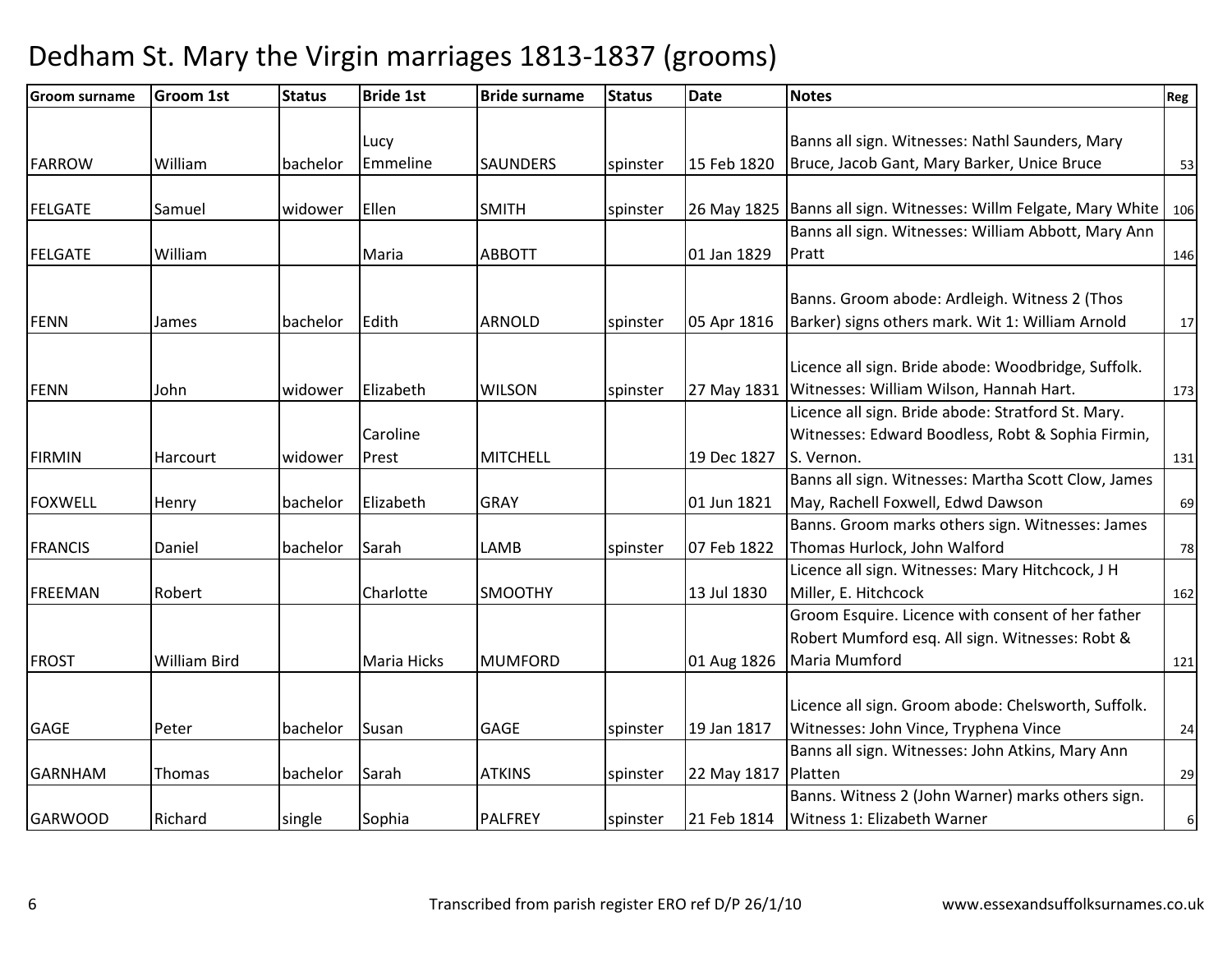| <b>Groom surname</b> | <b>Groom 1st</b> | <b>Status</b> | <b>Bride 1st</b> | <b>Bride surname</b> | <b>Status</b> | <b>Date</b> | <b>Notes</b>                                        | Reg |
|----------------------|------------------|---------------|------------------|----------------------|---------------|-------------|-----------------------------------------------------|-----|
|                      |                  |               |                  |                      |               |             | Banns. Bride marks others sign. Witnesses: James    |     |
| <b>GARWOOD</b>       | Thomas           | bachelor      | Sarah            | ALLINGTON            | spinster      | 16 Apr 1816 | Saunders, Thos Barker                               | 18  |
|                      |                  |               |                  |                      |               |             | Banns all sign. Witnesses: Thomas Dorman, Ann       |     |
| <b>GARWOOD</b>       | James            | bachelor      | Ann              | <b>ALLERTON</b>      | spinster      | 06 Apr 1817 | Garwood                                             | 26  |
|                      |                  |               |                  |                      |               |             | Banns. Bride marks others sign. Witnesses: Wm       |     |
| <b>GARWOOD</b>       | Abraham          | bachelor      | Mary             | <b>MILLS</b>         | spinster      | 02 Jun 1817 | Spurling, Lydia Mills                               | 30  |
|                      |                  |               |                  |                      |               |             | Banns. Groom marks others sign. Witnesses: Sarah    |     |
| <b>GARWOOD</b>       | Abraham          | widower       | Margaret         | <b>BAIRD</b>         | spinster      | 15 Mar 1821 | Lamb, Robert Garwood, E. Bennett                    | 68  |
|                      |                  |               |                  |                      |               |             | Banns. Bride & groom mark others sign. Witnesses:   |     |
| <b>GARWOOD</b>       | Thomas           | widower       | Elizabeth        | <b>GARRARD</b>       | spinster      | 02 Sep 1821 | James Emmery, Sarah Garrard                         | 71  |
|                      |                  |               |                  |                      |               |             | Banns all mark. Witnesses: Elizabeth Gorden, Robert |     |
| <b>GARWOOD</b>       | William          | widower       | Mary             | <b>VILBER</b>        | spinster      | 26 May 1822 | Gorden                                              | 81  |
|                      |                  |               |                  |                      |               |             | Banns. Witness 1 (Benjn Cole) signs others mark.    |     |
| <b>GARWOOD</b>       | Robert           |               | Sarah            | GOOD                 |               | 11 Oct 1828 | Witness 2: Mary Garwood                             | 144 |
|                      |                  |               |                  |                      |               |             | Banns. Bride & groom mark others sign. Witnesses:   |     |
| <b>GARWOOD</b>       | William          |               | Harriet          | <b>ROLF</b>          |               | 09 Mar 1831 | Joseph Arnold, Benjm Cole                           | 171 |
|                      |                  |               |                  |                      |               |             | Banns. Bride & groom mark others sign. Witnesses:   |     |
| <b>GARWOOD</b>       | William          |               | Sarah            | <b>GOODENS</b>       |               | 15 Dec 1835 | Henry Cockerell, Thomas Cole                        | 216 |
|                      |                  |               |                  |                      |               |             | Licence all sign. Witnesses: Sarah Nevard, Benjm    |     |
| <b>GORDEN</b>        | John             |               | Mary Ann         | <b>NEVARD</b>        |               | 20 Dec 1831 | <b>Cole</b>                                         | 178 |
|                      |                  |               |                  |                      |               |             | Banns all sign. Witnesses: John Gorden, Susanah     |     |
| <b>GORDON</b>        | Samuel           |               | Susanna          | <b>BAKER</b>         |               | 11 Jul 1834 | Archer                                              | 203 |
|                      |                  |               |                  |                      |               |             | Banns all sign. Witnesses: John Gorden, Mary Ann    |     |
| <b>GOSSLYN</b>       | James            |               | Eliza            | <b>SHARP</b>         |               | 04 Oct 1831 | Southgate                                           | 174 |
|                      |                  |               |                  |                      |               |             | Licence all sign. Witnesses: Mary Ann Foxall, Natl  |     |
| <b>GREEN</b>         | Samuel           | bachelor      | Susanna          | <b>DURRANT</b>       | spinster      | 20 Sep 1836 | Howard                                              | 225 |
|                      |                  |               |                  |                      |               |             | Banns. Bride & witness 1 (Robt Holbrow) sign others |     |
| <b>GROOM</b>         | Samuel           | bachelor      | Martha           | <b>EIGHTEEN</b>      | spinster      | 17 Oct 1820 | mark. Witness 2: Thamar Holbrow                     | 61  |
|                      |                  |               |                  |                      |               |             | Banns. Groom marks others sign. Witnesses: Jas      |     |
| GULL                 | John             | bachelor      | Sarah            | <b>SANDFORD</b>      | spinster      | 02 Nov 1817 | May, Maria Sandford                                 | 35  |
|                      |                  |               |                  |                      |               |             | Banns all sign. Witnesses: Wm Barker, Mahala Bruce, |     |
| <b>HAM</b>           | William          |               | Maria            | <b>SANDFORD</b>      |               | 05 Apr 1825 | <b>Unice Bruce</b>                                  | 103 |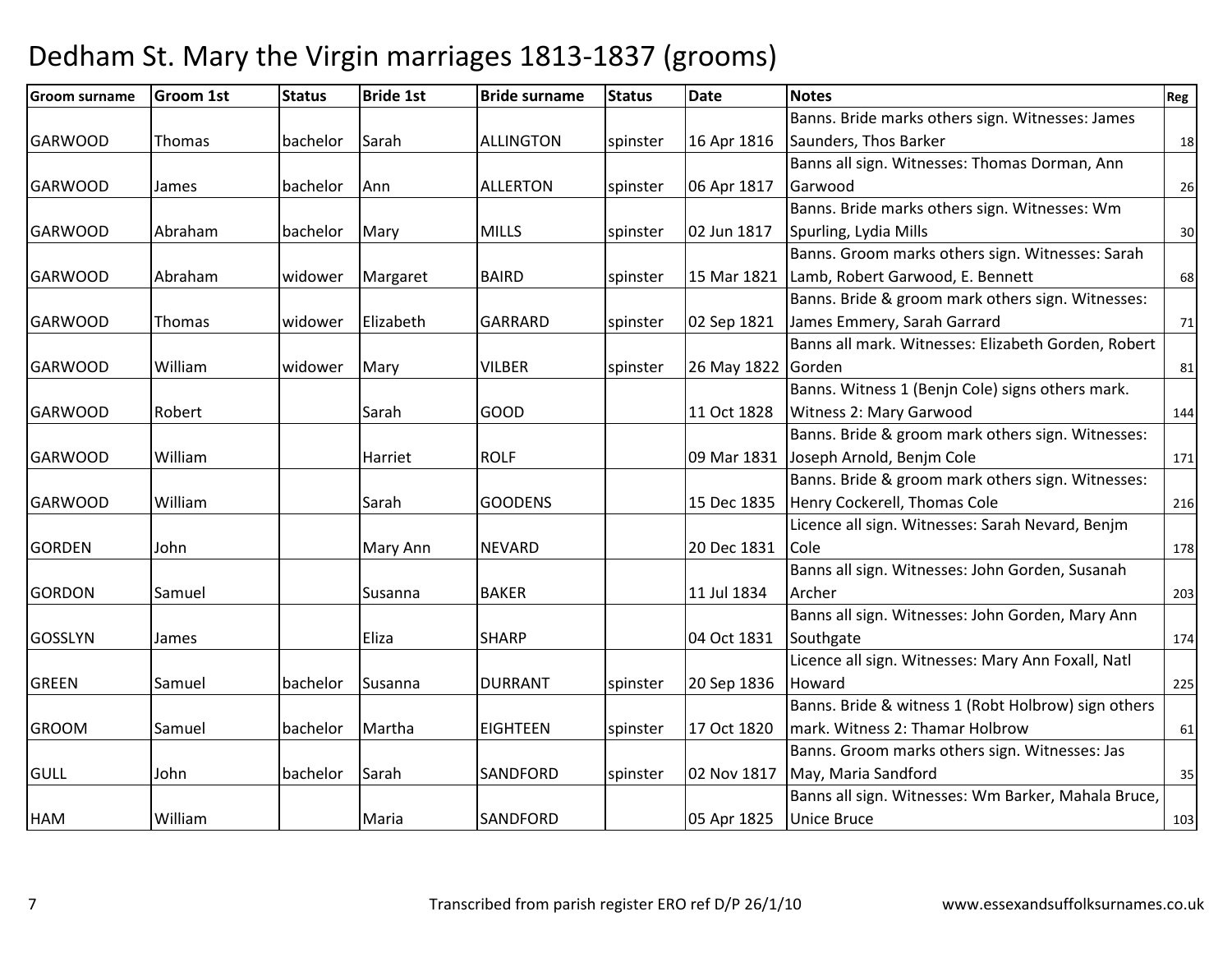| <b>Groom surname</b> | Groom 1st           | <b>Status</b> | <b>Bride 1st</b> | <b>Bride surname</b> | <b>Status</b> | <b>Date</b> | <b>Notes</b>                                        | Reg |
|----------------------|---------------------|---------------|------------------|----------------------|---------------|-------------|-----------------------------------------------------|-----|
|                      |                     |               |                  |                      |               |             | Banns all sign. Witnesses: Robt Tweed, Wm Ham,      |     |
| HAM                  | John                |               | Eliza            | <b>CLARK</b>         |               | 26 Aug 1828 | Mary Ham, Ann Finer?                                | 143 |
|                      |                     |               |                  |                      |               |             |                                                     |     |
| HAM                  | William             | widower       | Ann              | <b>RIGLAR</b>        | spinster      | 01 Sep 1830 | Banns all sign. Witnesses: Henry Hart, Hannah Hart  | 163 |
|                      |                     |               |                  |                      |               |             |                                                     |     |
|                      |                     |               |                  |                      |               |             | Banns all sign. Groom abode: St. George, Hanover    |     |
|                      |                     |               |                  |                      |               |             | Square. Witnesses: John Powell, Horatio Nelson      |     |
| <b>HARDY</b>         | Henry William       | single        | Mary             | <b>POWELL</b>        | single        | 13 Feb 1823 | Bolton, Mary Stow, Maria Powell                     | 85  |
|                      |                     |               |                  |                      |               |             | Banns. Witnes 1 (Thos Barker) signs others mark.    |     |
| <b>HARPER</b>        | Joseph              | bachelor      | Sarah            | <b>SEGER</b>         | spinster      | 13 Sep 1819 | Witness 2: John Seger                               | 47  |
|                      |                     |               |                  |                      |               |             |                                                     |     |
|                      |                     |               |                  |                      |               |             | Banns all sign. Groom abode: Langham. Witnesses:    |     |
| <b>HARSANT</b>       | Freeman             |               | Mary             | <b>WHISLEY</b>       |               | 24 Apr 1832 | Ann & Lucy Whisley, William Harsant                 | 183 |
|                      |                     |               |                  |                      |               |             | Banns. Groom abode: East Bergholt. Bride marks      |     |
|                      |                     |               |                  |                      |               |             | others sign. Witnesses: Isabella Robinson, Samuel   |     |
| <b>HART</b>          | William             | bachelor      | Susanna          | <b>GARDINER</b>      | spinster      | 28 Mar 1820 | Rice                                                | 55  |
|                      |                     |               |                  |                      |               |             | Banns. Bride marks others sign. Witnesses: Samuel   |     |
| <b>HART</b>          | William             |               | Mary             | <b>GARWOOD</b>       |               | 10 Apr 1828 | Orris, Benjm Cole                                   | 137 |
|                      |                     |               |                  |                      |               |             | Banns. Groom marks others sign. Witnesses: John     |     |
| <b>HARVEY</b>        | John                |               | Sarah            | <b>BARKER</b>        |               | 06 May 1828 | Payne, Martha Barker                                | 139 |
|                      |                     |               |                  |                      |               |             | Banns all mark. Groom abode: Great Horkesley.       |     |
| <b>HAYNES</b>        | John                |               | Mary Ann         | <b>SUTHENWOOD</b>    |               | 21 Dec 1832 | Witnesses: Eliza Gull, Isaac Bush                   | 189 |
|                      |                     |               |                  |                      |               |             | Banns. Groom marks others sign. Witnesses: W &      |     |
| <b>HITCHCOCK</b>     | Charles             | bachelor      | Jemmima          | <b>SPOONER</b>       | spinster      | 02 Jun 1818 | Sarah Hitchcock                                     | 42  |
|                      |                     |               |                  |                      |               |             | Banns. Witness 2 (Sarah Cole) marks others sign.    |     |
| <b>HOLBROW</b>       | James               | widower       | Sarah            | <b>PRATT</b>         | widow         | 14 May 1829 | Witness 1: Benjamin Cole                            | 150 |
|                      |                     |               |                  |                      |               |             | Banns all sign. Witnesses: Joseph Catchpole, Zilpah |     |
| <b>HOWELL</b>        | <b>Hugh Charles</b> |               | Ann              | <b>WHALE</b>         |               | 01 Jun 1830 | Cooper                                              | 160 |
|                      |                     |               |                  |                      |               |             | Banns. Bride marks others sign. Witnesses: Abraham  |     |
| <b>HOY</b>           | Edward              | widower       | Ann              | <b>BIRD</b>          | spinster      | 25 Dec 1824 | Green, Mary Salmon                                  | 99  |
|                      |                     |               |                  |                      |               |             | Banns. Groom signs others mark. Witnesses: John     |     |
| <b>HUBBARD</b>       | James               |               | Sophia           | <b>WARNER</b>        |               | 16 Oct 1830 | <b>Warner, Margaret Scowing</b>                     | 167 |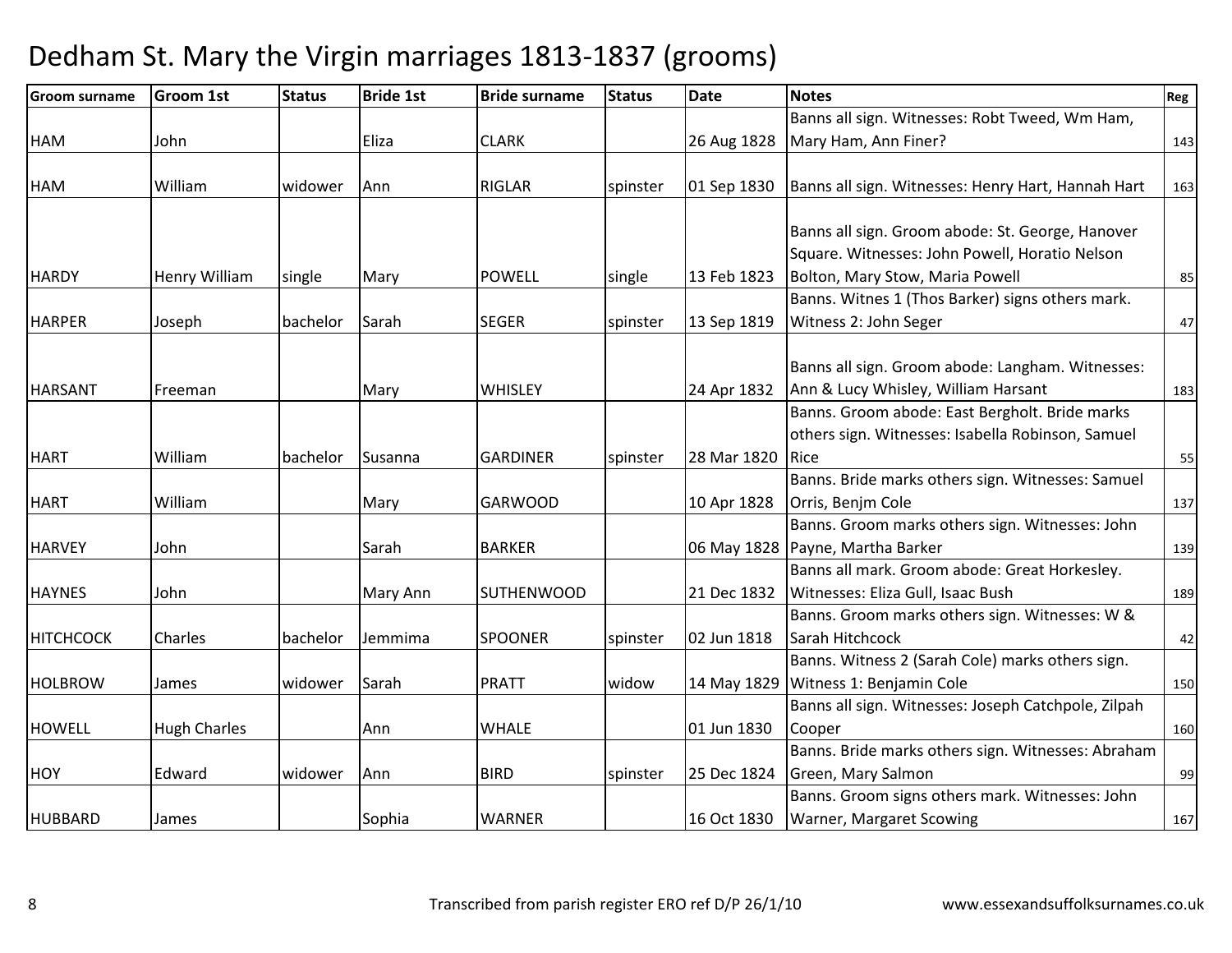| <b>Groom surname</b> | <b>Groom 1st</b> | <b>Status</b> | <b>Bride 1st</b> | <b>Bride surname</b> | <b>Status</b> | <b>Date</b> | <b>Notes</b>                                          | Reg |
|----------------------|------------------|---------------|------------------|----------------------|---------------|-------------|-------------------------------------------------------|-----|
|                      |                  |               |                  |                      |               |             |                                                       |     |
|                      |                  |               |                  |                      |               |             | Banns. Groom abode: Ardleigh. Bride & groom mark      |     |
|                      |                  |               |                  |                      |               |             | othets sign. Witnesses: William Baker, Elizaberth     |     |
| <b>HUM</b>           | George           |               | Mary             | <b>WOOD</b>          |               | 12 Oct 1833 | Ramplin, Samuel? Saunders Orsbourne                   | 195 |
|                      |                  |               |                  |                      |               |             | Banns. Groom & Wit.2 (Thos Barker) sign others        |     |
| <b>HUNT</b>          | Francis          | bachelor      | Elizabeth        | <b>BIRD</b>          | spinster      | 15 Nov 1814 | mark. Witness 1: William Bird                         | 11  |
|                      |                  |               |                  |                      |               |             | Banns all sign. Groom abode: St. Anne's,              |     |
|                      |                  |               |                  |                      |               |             | Westminster. Witnesses: Thomas & Catherine            |     |
| <b>HUTTON</b>        | William A        | bachelor      | Mary             | <b>GLADDEN</b>       | spinster      | 28 Dec 1815 | Gladden, Charlotte Hutton                             | 14  |
|                      |                  |               |                  |                      |               |             | Banns. Groom marks others sign. Witnesses: Mary       |     |
| <b>JAMES</b>         | John             |               | Mary             | <b>SEADEN</b>        |               | 12 Jul 1832 | James, Mary Ann & Benjm Cole                          | 186 |
|                      |                  |               |                  |                      |               |             |                                                       |     |
|                      |                  |               |                  |                      |               |             | Licence. Groom is a clk (clerk). All sign. Witnesses: |     |
|                      |                  |               |                  |                      |               |             | Wm Daniel, J G Maxwell, Ann Daniel, Mary Daniel, L.   |     |
|                      |                  |               |                  |                      |               |             | G. Daniel, Mary Ann Jennings, Elizabeth Edge Daniel,  |     |
|                      |                  |               |                  |                      |               |             | Peter Fane Edge Daniel, Mary McFarland, C. & E.       |     |
| <b>JENNINGS</b>      | Midgley John     | bachelor      | Mary Maria       | <b>DANIEL</b>        | spinster      | 03 Apr 1832 | Wormeley                                              | 182 |
|                      |                  |               |                  |                      |               |             | Banns. Bride & groom mark others sign. Witnesses:     |     |
| <b>JONES</b>         | Samuel           | bachelor      | Elizabeth        | LILLY                | spinster      | 22 Jan 1817 | Daniel Drury, Thos Barker                             | 25  |
|                      |                  |               |                  |                      |               |             | Banns all sign. Groom abode: Uggeshall, Suffolk.      |     |
| <b>KENT</b>          | William          | widower       | Charlotte        | <b>SARTER</b>        |               | 26 Jun 1823 | Witnesses: Charlotte Colley, W. Booth                 | 88  |
|                      |                  |               |                  |                      |               |             | Banns. Witness 1 (Charles Chisnell) signs others      |     |
| <b>KEY</b>           | Joseph           |               | Susan            | <b>CHISEL</b>        |               | 16 Oct 1827 | mark. Witness 2: Susan Southgate                      | 129 |
|                      |                  |               |                  |                      |               |             | Licence all sign. Groom abode: Langham. Witnesses:    |     |
| <b>KING</b>          | Nathaniel        | bachelor      | Mary             | <b>FREEMAN</b>       | spinster      | 25 Jun 1822 | Elizabeth & John Freman                               | 82  |
|                      |                  |               |                  |                      |               |             | Banns. Groom abode: Ardleigh. Groom marks others      |     |
|                      |                  |               |                  |                      |               |             | sign. Witnesses: Hannah Double, William & Sarah       |     |
| <b>KING</b>          | John             |               | Mary             | <b>DOUBLE</b>        |               | 04 Jan 1826 | Page, Henry Smitt                                     | 116 |
|                      |                  |               |                  |                      |               |             | Banns. Bride marks others sign. Witnesses: Robert     |     |
| <b>LAND</b>          | John             |               | Charlotte        | <b>LEIGHT</b>        |               | 02 Dec 1828 | Prior, Mary Ann Raison                                | 145 |
|                      |                  |               |                  |                      |               |             | Banns. Witness 2 (Benjm Cole) signs others mark.      |     |
| <b>LAWRENCE</b>      | John             |               | Mary             | <b>ABBOT</b>         |               | 30 Jun 1833 | Witness 1: Lucy Tulke                                 | 192 |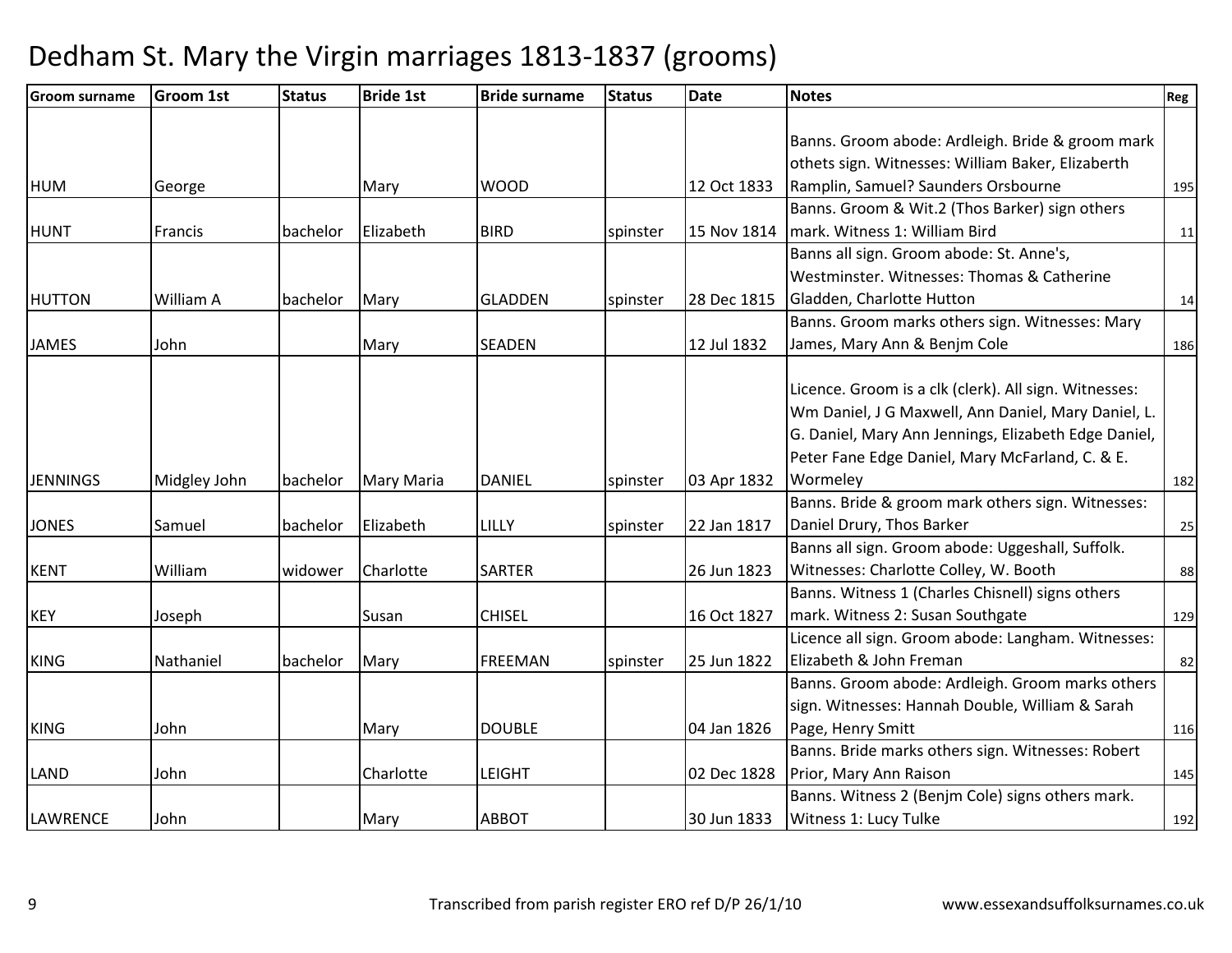| <b>Groom surname</b> | <b>Groom 1st</b> | <b>Status</b> | <b>Bride 1st</b> | <b>Bride surname</b> | <b>Status</b> | <b>Date</b> | <b>Notes</b>                                        | Reg |
|----------------------|------------------|---------------|------------------|----------------------|---------------|-------------|-----------------------------------------------------|-----|
|                      |                  |               |                  |                      |               |             | Banns. Bride & groom mark others sign. Witnesses:   |     |
| <b>LEACH</b>         | William          |               | Lucy             | <b>LAMBERT</b>       |               | 12 Apr 1836 | <b>Edward Lambert, Thomas Cole</b>                  | 221 |
|                      |                  |               |                  |                      |               |             | Banns all sign. Witnesses: Samuel & Mary Rice, John |     |
| <b>LEE</b>           | George           |               | Bertha           | <b>RICE</b>          |               | 07 Jun 1825 | Lee, Isabella Robinson                              | 107 |
|                      |                  |               |                  |                      |               |             | Banns. Bride & Wit1. (Daniel Popps) Mark others     |     |
| LEWIS                | James            | widower       | Elizabeth        | <b>BOWEN</b>         | widow         | 06 Oct 1818 | sign. Witness 2: Thos Barker                        | 44  |
|                      |                  |               |                  |                      |               |             | Banns. Groom abode: Wivenhoe. Witness 1 (Thos       |     |
|                      |                  |               |                  |                      |               |             | Barker) signs others mark. Witness 2: Jonathan      |     |
| <b>LEWIS</b>         | William          |               | Mary             | <b>MAY</b>           |               | 02 Oct 1825 | Shullock                                            | 111 |
|                      |                  |               |                  |                      |               |             |                                                     |     |
|                      |                  |               |                  |                      |               |             | Banns. Bride & groom mark others sign. Witnesses:   |     |
| <b>LEWIS</b>         | Daniel           |               | Mary             | <b>ROBINSON</b>      |               | 29 Dec 1835 | Sarah Garwood Middleton, Thomas Cole                | 219 |
|                      |                  |               |                  |                      |               |             |                                                     |     |
|                      |                  |               |                  |                      |               |             | Licence all sign. Groom abode: Brightlingsea.       |     |
| <b>LITTLEWOOD</b>    | Nathaniel        | widower       | Elizabeth        | <b>WARNER</b>        | widow         | 25 Apr 1822 | Witnesses: Sarah & Wm Booth, Mary Hitchcock.        | 80  |
|                      |                  |               |                  |                      |               |             | Banns. Witness 1 (Thos Barker) signs others mark.   |     |
| LOT                  | William          | bachelor      | Mary             | <b>BANHAM</b>        | spinster      | 10 Oct 1823 | Witness 2: Mary Anne Greenwood                      | 92  |
|                      |                  |               |                  |                      |               |             | Groom Esq of Basingstoke, Hants. Licence all sign.  |     |
|                      |                  |               |                  |                      |               |             | Witnesses: Charles & Elizabeth Eyre and Edward      |     |
| <b>LYFORD</b>        | Charles          | widower       | Mary             | <b>EYRE</b>          | spinster      | 10 Jun 1824 | Reeve                                               | 94  |
|                      |                  |               |                  |                      |               |             | Banns all sign. Witnesses: William Daniel, Thos     |     |
| <b>MANN</b>          | John             | bachelor      | Sarah            | PILKINGTON           | spinster      | 27 Aug 1815 | <b>Barker</b>                                       | 13  |
|                      |                  |               |                  |                      |               |             |                                                     |     |
|                      |                  |               |                  |                      |               |             | Licence. Groom abode: Halsted. Witness 2 (Susanna   |     |
| <b>MASKELL</b>       | Joseph           | widower       | Georgiana        | <b>SANTY</b>         |               | 26 Feb 1833 | Barber) marks others sign. Witness 1: Thomas Bruce  | 190 |
|                      |                  |               |                  |                      |               |             | Licence all sign. Witnesses: George, Sarah & Mary   |     |
| <b>MASON</b>         | James            | bachelor      | Phoebe           | <b>WITHEAT</b>       | spinster      | 10 Jan 1816 | Witheat, Harriet & Robert Mason                     | 15  |
|                      |                  |               |                  |                      |               |             | Banns. Witness 2 (Thos Barker) signs others mark.   |     |
| <b>MASON</b>         | Robert           |               | Elizabeth        | <b>MARVEN</b>        |               | 20 Mar 1827 | Witness 1: John Mason                               | 124 |
|                      |                  |               |                  |                      |               |             |                                                     |     |
| <b>MAY</b>           | James            | bachelor      | Sarah            | <b>GRAY</b>          | spinster      | 01 Oct 1819 | Banns all sign. Witnesses: Martha Clow, Abm Rush    | 49  |
|                      |                  |               |                  |                      |               |             | Banns. Witness 1 (Samuel Watson) signs others       |     |
| <b>MAY</b>           | Robert           |               | Fanny            | <b>WATSON</b>        |               | 13 Sep 1835 | mark. Witness 2: Elizabeth May                      | 213 |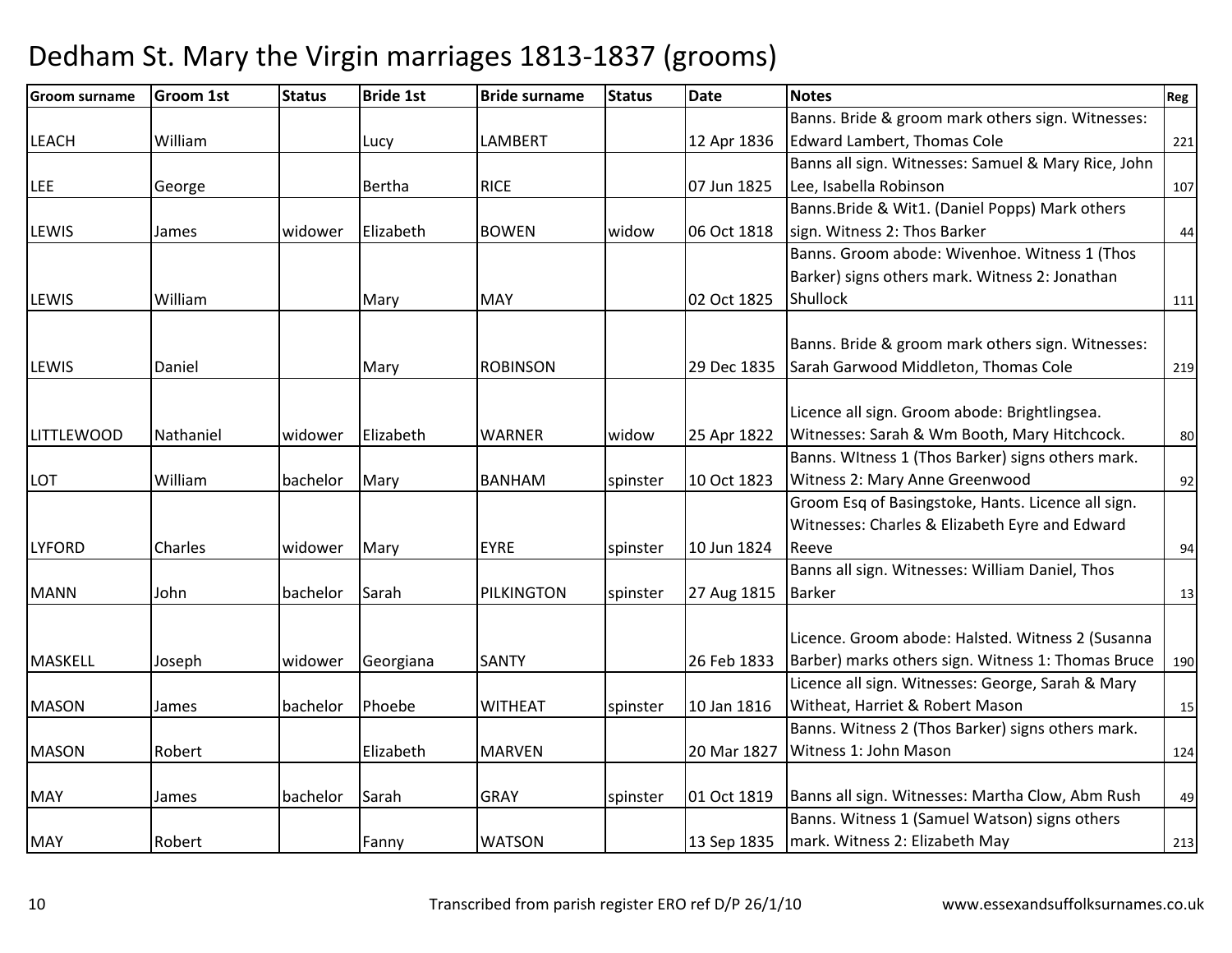| <b>Groom surname</b> | <b>Groom 1st</b> | <b>Status</b> | <b>Bride 1st</b> | <b>Bride surname</b> | <b>Status</b> | <b>Date</b> | <b>Notes</b>                                         | Reg |
|----------------------|------------------|---------------|------------------|----------------------|---------------|-------------|------------------------------------------------------|-----|
|                      |                  |               |                  |                      |               |             | Banns all sign. Witnesses: Daniel Mann, James        |     |
| <b>MILLS</b>         | Thomas           | bachelor      | Charlotte        | <b>MANN</b>          | spinster      | 26 Mar 1822 | Watson, Ann Hollis                                   | 79  |
|                      |                  |               |                  |                      |               |             | Banns. Bride signs others mark. Witnesses: Sarah     |     |
| <b>MINTER</b>        | Thomas           | bachelor      | Sarah            | <b>BENNETT</b>       | spinster      | 22 Jul 1822 | Nunn, William Minter                                 | 89  |
|                      |                  |               |                  |                      |               |             | Banns. Witness 2 (Thos Barker) signs others mark.    |     |
| <b>MOORE</b>         | William          |               | Eliza            | <b>FAIERS</b>        |               | 13 May 1826 | Witness 1: Sarah Faiers                              | 119 |
|                      |                  |               |                  |                      |               |             | Banns. Bride & groom mark others sign. Witnesses:    |     |
| <b>MOORE</b>         | John             |               | Hannah           | <b>FRANCIS</b>       |               | 16 May 1828 | Mary Francis, Benjn Cole                             | 141 |
|                      |                  |               |                  |                      |               |             | Banns. Witness 2 (Benjm Cole) signs others mark.     |     |
| <b>MOORE</b>         | Joseph           |               | Rebecca          | <b>BARKER</b>        |               | 24 Mar 1832 | Witness 1: Sarah Barker                              | 181 |
|                      |                  |               |                  |                      |               |             | Banns. Bride marks others sign. Witnesses: Harriott  |     |
| <b>NEVARD</b>        | Samuel           | bachelor      | Alice            | <b>CLARKE</b>        | spinster      | 13 Dec 1820 | Gardener, William Hitchcock                          | 66  |
|                      |                  |               |                  |                      |               |             | Banns all sign. Witnesses: Susannah Smith, Henry     |     |
| <b>NEVARD</b>        | Samuel           |               | Sarah            | <b>LEACH</b>         |               | 04 Nov 1834 | <b>Bush</b>                                          | 206 |
|                      |                  |               |                  |                      |               |             |                                                      |     |
|                      |                  |               |                  |                      |               |             | Banns all sign. Groom abode: All Saints, Maldon.     |     |
| <b>NEVERD</b>        | Joseph           |               | Frances          | <b>HITCHCOCK</b>     |               | 16 Jul 1833 | Witnesses: Rachel Dennis, George Stow                | 193 |
|                      |                  |               |                  |                      |               |             | Licence all sign. Witnesses: Susannah Howes, William |     |
| <b>NORMAN</b>        | Peter            | bachelor      | Harriet          | <b>WHITE</b>         | spinster      | 05 Aug 1824 | White                                                | 95  |
|                      |                  |               |                  |                      |               |             | Banns. Bride marks others sign. Witnesses: William   |     |
| <b>OSBORN</b>        | Samuel           | bachelor      | Ann              | <b>WYATT</b>         | spinster      | 18 Aug 1817 | Osborne, Thos Barker                                 | 33  |
|                      |                  |               |                  |                      |               |             | Banns. Bride & Wit.2 (Sarah Osborn) mark others      |     |
| <b>OSBORN</b>        | William          |               | Mary             | <b>HALE</b>          |               | 09 May 1825 | sign. Witness 1: Henry Osborn                        | 105 |
|                      |                  |               |                  |                      |               |             | Banns. Bride & Wit.2 (Susan Hull) mark others sign.  |     |
| <b>OSBORN</b>        | James            |               | Mary             | <b>MANN</b>          |               | 25 Dec 1825 | Witness 1: William Hull                              | 115 |
|                      |                  |               |                  |                      |               |             | Banns. Witness 1 (Thomas Cole) signs others mark.    |     |
| <b>OSBORN</b>        | John             |               | Mary Ann         | <b>CROSS</b>         |               | 02 Dec 1836 | Witness 2: Robert Osborn                             | 227 |
|                      |                  |               |                  |                      |               |             | Banns. Bride marks others sign. Witnesses: Marshall  |     |
| <b>PAGE</b>          | William          | bachelor      | Elizabeth        | <b>DREW</b>          | spinster      | 07 Dec 1820 | Bruce, Thos Barker                                   | 65  |
|                      |                  |               |                  |                      |               |             | Banns. Witness 2 (Samuel Robinson) marks others      |     |
| <b>PHILIPS</b>       | James            |               | Elizabeth        | <b>ROBINSON</b>      |               | 26 Jan 1825 | sign. Wit 1: Elizabeth Walker                        | 101 |
|                      |                  |               |                  |                      |               |             | Banns. Bride marks others sign. Witnesses: John      |     |
| <b>PHILLIPS</b>      | John             | bachelor      | Harriet          | <b>CARPENTER</b>     | spinster      | 12 Jan 1818 | Wardley, Mary Phillips                               | 37  |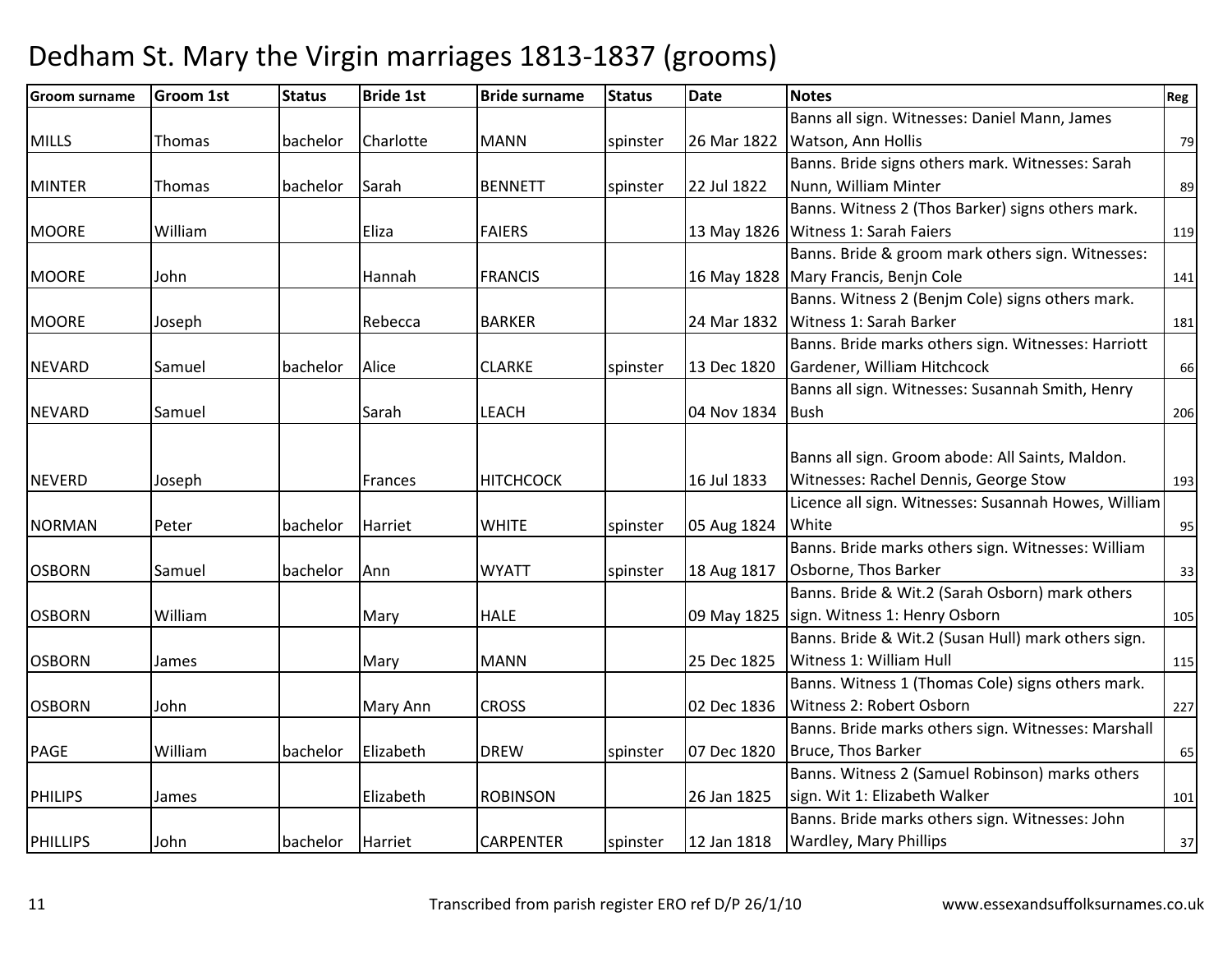| <b>Groom surname</b> | <b>Groom 1st</b>     | <b>Status</b> | <b>Bride 1st</b> | <b>Bride surname</b> | <b>Status</b> | <b>Date</b> | <b>Notes</b>                                                | Reg |
|----------------------|----------------------|---------------|------------------|----------------------|---------------|-------------|-------------------------------------------------------------|-----|
|                      |                      |               |                  |                      |               |             | Banns; Witness1 (Thomas Garwood) marks others               |     |
| <b>PICKESS</b>       | John                 | bachelor      | Mary             | <b>GARWOOD</b>       | spinster      | 13 May 1817 | sign. Witness 2: Thos Barker                                | 28  |
|                      |                      |               |                  |                      |               |             | Banns. Bride marks others sign. Witnesses: John             |     |
| PILGRIM              | Joseph               |               | Mary Ann         | <b>HARDY</b>         |               | 21 Oct 1831 | Pilgrim, Benjm Cole                                         | 175 |
|                      |                      |               |                  |                      |               |             |                                                             |     |
|                      |                      |               |                  |                      |               |             | Banns. Groom abode: Ardleigh. Bride & groom mark            |     |
| <b>POLLEY</b>        | Abraham              |               | Mary Ann         | SNELL                |               |             | 25 May 1832 others sign. Witnesses: Sarah Whale, Benjm Cole | 185 |
|                      |                      |               |                  |                      |               |             | Banns all sign. Witnesses: Samuel Saunders Osborne,         |     |
| <b>POPPS</b>         | Daniel               |               | Charlotte        | <b>NICHOLSON</b>     |               | 08 Nov 1829 | Jemima Clark                                                | 153 |
|                      |                      |               |                  |                      |               |             | Banns all sign. Groom abode: Stratford St. Mary.            |     |
| <b>POTTER</b>        | James                | single        | Mary             | <b>FELGATE</b>       |               | 08 Apr 1828 | Witnesses: William Felgate, William Felgate jnr.            | 136 |
|                      |                      |               |                  |                      |               |             | Banns. Bride marks others sign. Witnesses: Nathaniel        |     |
| <b>PRATT</b>         | Joseph               |               | Mary             | <b>PRIOR</b>         |               | 19 Jul 1817 | Smyth, Thos Barker                                          | 31  |
|                      |                      |               |                  |                      |               |             |                                                             |     |
|                      |                      |               | Mary Ann         |                      |               |             | Banns all sign. Witnesses: Abraham Abbott, William          |     |
| <b>PRATT</b>         | Robert               | bachelor      | Innocents        | <b>ABBOTT</b>        |               | 10 Apr 1823 | Daniel, Sarah Saunders, Hannah East, Edward Daniel          | 86  |
|                      |                      |               |                  |                      |               |             | Licence all sign. Groom abode: Tattingstone.                |     |
|                      |                      |               |                  |                      |               |             | Witnesses: William Laker, John Warner, Martha               |     |
| <b>PRATT</b>         | Jonathan             |               | Dorothy          | <b>BARNS</b>         |               | 08 Oct 1835 | Goodwin, Hannah Pratt                                       | 214 |
|                      |                      |               |                  |                      |               |             | Banns. Witness 2 (Isaac Garwood) marks others sign.         |     |
| <b>PRIOR</b>         | Robert               |               | Mary Ann         | <b>HOLBROW</b>       |               | 15 Jan 1828 | Witness 1: Mary An Raison                                   | 133 |
|                      |                      |               |                  |                      |               |             | Banns. Witness 2 (Thomas Cole) signs others mark.           |     |
| <b>RAISON</b>        | <b>Samuel Surrey</b> |               | Sarah            | <b>LEE</b>           |               | 19 Dec 1834 | Wit 1: Abraham Rudge                                        | 208 |
|                      |                      |               |                  |                      |               |             |                                                             |     |
| <b>RAISON</b>        | William              |               | Diana            | <b>GARWOOD</b>       |               | 25 Dec 1835 | Banns all mark. Witnesses: Sarah & William Garwood   217    |     |
|                      |                      |               |                  |                      |               |             | Banns. Witness 2 (Benjm Cole) signs others mark.            |     |
| <b>RANDALL</b>       | Thomas               |               | Susan            | <b>STEWARD</b>       |               | 12 Nov 1831 | Witness 1: Lucy Randall                                     | 176 |
| <b>RAY</b>           | Robert               | bachelor      | Lucy             | <b>BARKER</b>        | spinster      | 09 Oct 1817 | Licence all sign. Witnesses: H Booth, S Barker              | 34  |
|                      |                      |               |                  |                      |               |             | Banns all sign. Witnesses: Mary Ann Smyth, William          |     |
| <b>RAYNER</b>        | Thomas               | bachelor      | Sarah            | <b>MARTIN</b>        | spinster      | 03 Dec 1819 | Martin, Elener Martin                                       | 51  |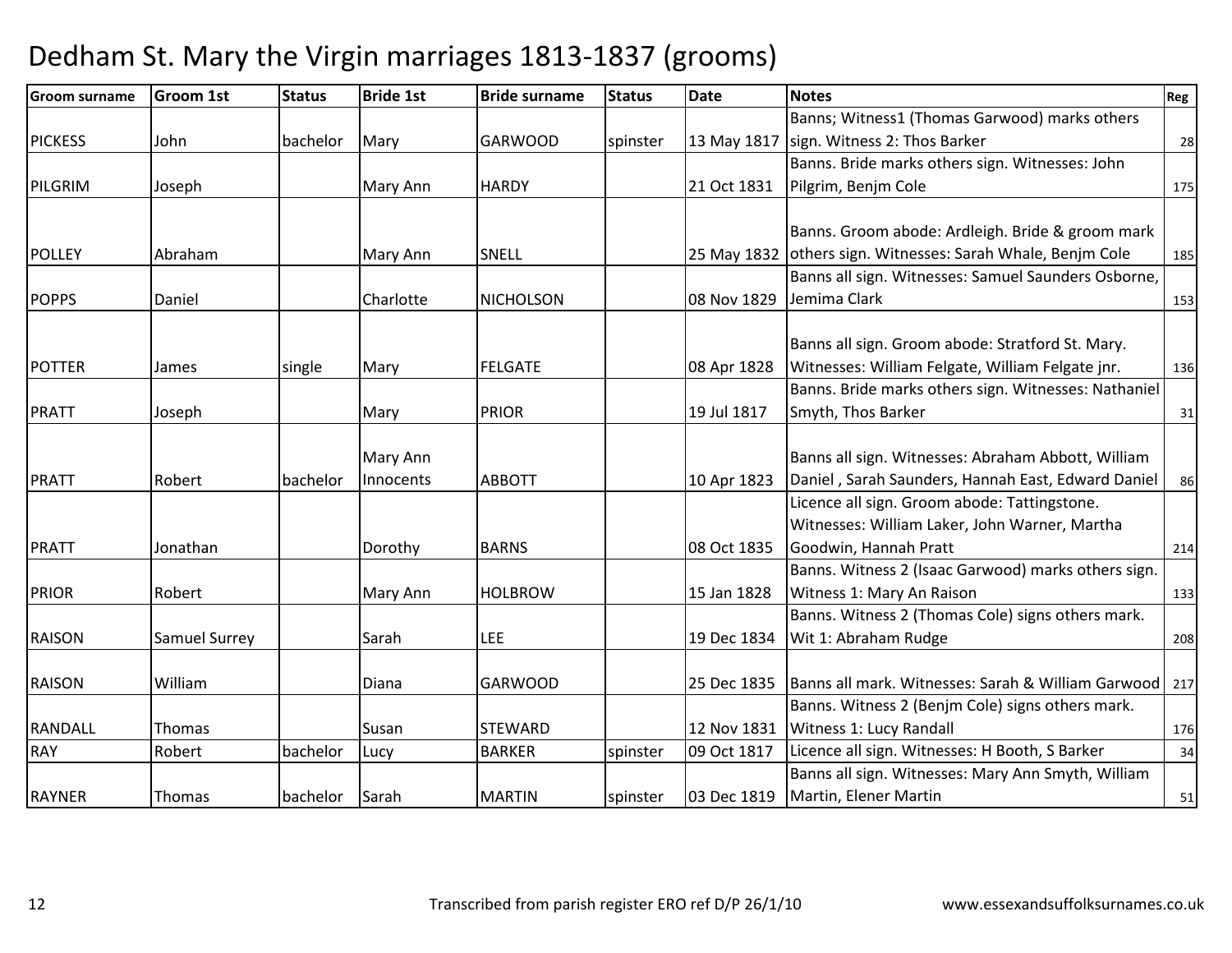| <b>Groom surname</b> | <b>Groom 1st</b>  | <b>Status</b> | <b>Bride 1st</b> | <b>Bride surname</b> | <b>Status</b> | <b>Date</b> | <b>Notes</b>                                          | Reg |
|----------------------|-------------------|---------------|------------------|----------------------|---------------|-------------|-------------------------------------------------------|-----|
|                      |                   |               |                  |                      |               |             | Licence all sign. Groom abode: Bures, Essex.          |     |
|                      |                   |               |                  |                      |               |             | Witnesses: Mary Mason, Joseph Catchpool, Benjm        |     |
| <b>RAYNER</b>        | William           |               | Thomasine        | <b>STRINGFELLOW</b>  |               | 17 Feb 1829 | Cole                                                  | 147 |
|                      |                   |               |                  |                      |               |             | Licence all sign. Witnesses: Mary Rice, William       |     |
| <b>RICE</b>          | Samuel            |               | Isabella         | <b>ROBINSON</b>      |               | 23 Jun 1825 | Mason, Robert Sage, Mary? Roberts                     | 108 |
|                      |                   |               |                  |                      |               |             | Banns all sign. Witnesses: Henry Osborn, Frances      |     |
| <b>RIGLAR</b>        | Thomas            |               | Mary             | <b>OSBORN</b>        |               | 04 Oct 1825 | Hitchcock, Ann Riglar, William Osborn                 | 112 |
|                      |                   |               |                  |                      |               |             |                                                       |     |
|                      |                   |               |                  |                      |               |             | Licence all sign. Groom abode: All Saints, Sudbury.   |     |
| <b>ROBERTS</b>       | <b>Henry Hill</b> |               | Sarah            | <b>SWINBORNE</b>     |               | 20 Dec 1832 | Witnesses: John, Mary & Fanny Swinbourne              | 188 |
|                      |                   |               |                  |                      |               |             | Banns. Bride marks others sign. Witnesses: Robert &   |     |
| <b>ROBINSON</b>      | James             |               | Elizabeth        | <b>SMITH</b>         |               | 21 Jul 1835 | <b>Phebe Smith</b>                                    | 212 |
|                      |                   |               |                  |                      |               |             | Licence with consent of her mother Elizabeth          |     |
|                      |                   |               |                  |                      |               |             | Borthwick. All sign. Groom abode: Lexden.             |     |
|                      |                   |               |                  |                      |               |             | Witnesses: Elizabeth Borthwick, Jno. Lewis, Eliza Ann |     |
| <b>ROUND</b>         | George            | bachelor      | Margaret         | <b>BORTHWICK</b>     | spinster      | 05 Oct 1824 | Thomson                                               | 96  |
|                      |                   |               |                  |                      |               |             | Banns all sign. Groom abode: Langham. Witnesses:      |     |
|                      |                   |               |                  |                      |               |             | Benjamin & Rachel Rule, Samuel Felgate, Sarah Elen    |     |
| <b>RULE</b>          | Jacob             |               | Maria            | <b>FELGATE</b>       |               | 25 Nov 1834 | Candler                                               | 207 |
|                      |                   |               |                  |                      |               |             | Banns. Bride & Wit.2 (Thos Barker) sign others mark.  |     |
| <b>SADLER</b>        | William           | bachelor      | Jemmima          | <b>DUNNINGHAM</b>    | spinster      | 10 Mar 1818 | Witness 1: Robert Gardener                            | 39  |
|                      |                   |               |                  |                      |               |             | Licence all sign. Groom abode: Langham. Witnesses:    |     |
|                      | George            |               |                  |                      |               |             | Geo Sadler, Harcourt & Georgiana Firmin, Harriet      |     |
| <b>SADLER</b>        | Stebbing          | bachelor      | Louisa           | <b>FIRMIN</b>        | spinster      | 22 Nov 1822 | Sadler                                                | 73  |
|                      |                   |               |                  |                      |               |             |                                                       |     |
|                      | William           |               | Mary             |                      |               |             | Licence all sign. Groom abode: Gt Horkesley.          |     |
| <b>SADLER</b>        | Stebbing          |               | Mulley           | <b>STEVENS</b>       |               | 15 Apr 1830 | Witnesses: Catherine Watkinson, Sarah Elroes?         | 157 |
|                      |                   |               |                  |                      |               |             | Licence all sign. Groom abode: St. Nicholas,          |     |
|                      |                   |               |                  |                      |               |             | Colchester. Witnesses: Mary Salmon, Ann Baker         |     |
| <b>SALMON</b>        | John              | bachelor      | Maria            | <b>BAKER</b>         | spinster      | 15 Apr 1823 | Three other witnesses hard to read.                   | 87  |
|                      |                   |               |                  |                      |               |             | Licence all sign. Groom abode: Weston, Suffolk.       |     |
| SARGEANT             | Thomas            | bachelor      | Charlotte        | <b>KEABLE</b>        | spinster      |             | 07 May 1828 Witnesses: Robert & Martha Keable.        | 140 |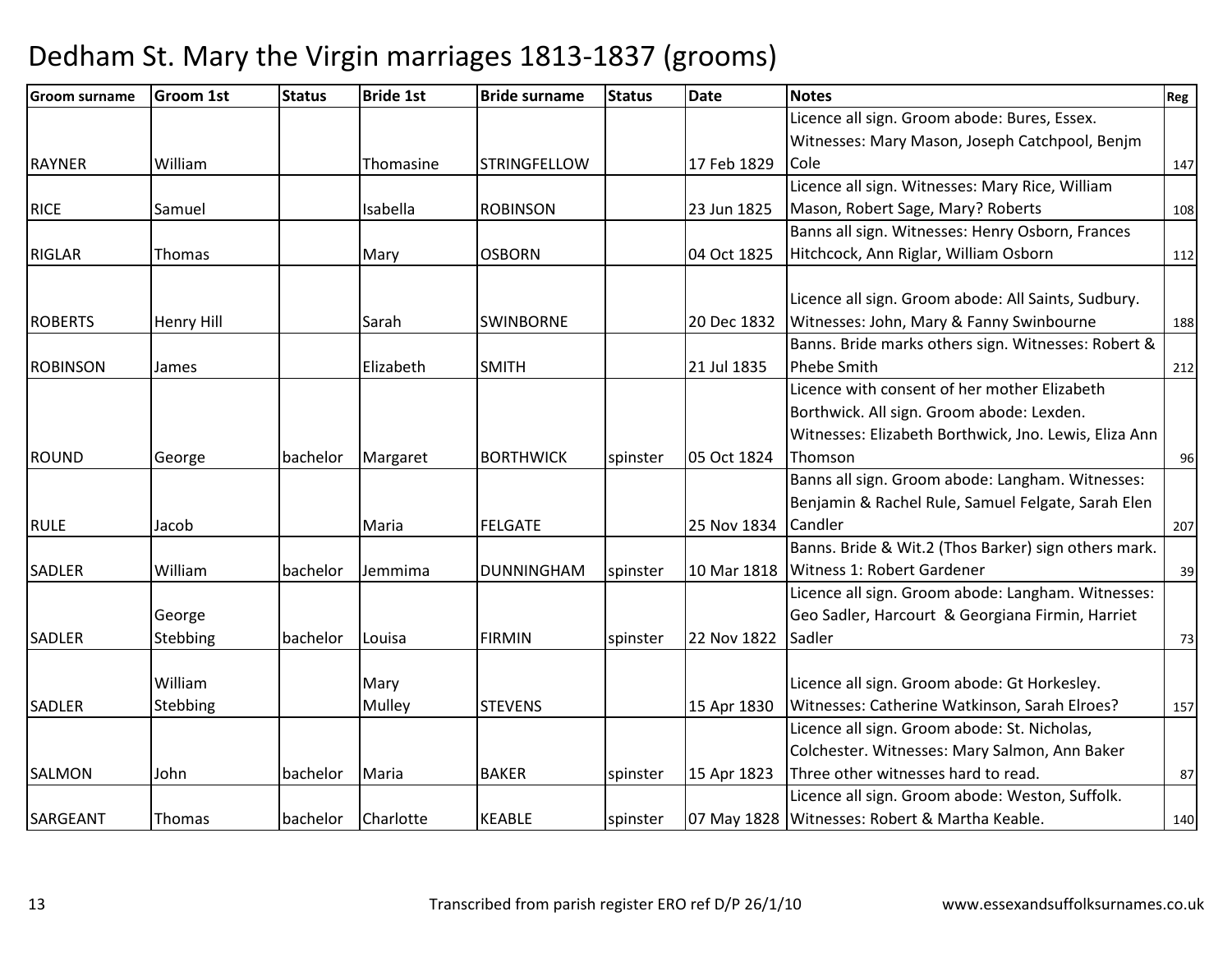| <b>Groom surname</b> | <b>Groom 1st</b> | <b>Status</b> | <b>Bride 1st</b> | <b>Bride surname</b> | <b>Status</b> | <b>Date</b> | <b>Notes</b>                                         | Reg       |
|----------------------|------------------|---------------|------------------|----------------------|---------------|-------------|------------------------------------------------------|-----------|
|                      |                  |               |                  |                      |               |             | All sign except bride. Witnesses: William Daniel,    |           |
| <b>SAUNDERS</b>      | Samuel           | bachelor      | Elizabeth        | <b>PRESNEY</b>       | spinster      | 29 Oct 1816 | George Hill                                          | 22        |
|                      |                  |               |                  |                      |               |             | Banns all sign. Witnesses: Benjamin Stow, Susan      |           |
| <b>SAUNDERS</b>      | John             |               | Sarah            | <b>LIVERMORE</b>     |               | 01 May 1829 | Gilling                                              | 149       |
|                      |                  |               |                  |                      |               |             | Licence all sign. Witnesses: Anna & Thomas           |           |
| <b>SAUNDERS</b>      | Nathaniel        |               | Sophia           | <b>LOYD</b>          |               | 29 Feb 1832 | Saunders, Thomas Turner                              | 180       |
|                      |                  |               | Elizabeth        |                      |               |             | Licence all sign. Witnesses: Mary Ann White, E       |           |
| <b>SEABORN</b>       | Robert           |               | Mary             | <b>WARNER</b>        |               | 08 Sep 1830 | Sebborn                                              | 164       |
|                      |                  |               |                  |                      |               |             | Banns all sign. Groom abode: Langham. Witnesses:     |           |
| <b>SEABORN</b>       | Edward           |               | Mary Ann         | <b>WHITE</b>         |               | 17 Sep 1833 | William White, Robert Seaborn                        | 194       |
|                      |                  |               |                  |                      |               |             | Banns. Groom abode: Stratford St. Mary. Bride & Wit  |           |
|                      |                  |               |                  |                      |               |             | 1 (Grace Waynforth) sign others mark. Wit 2: William |           |
| <b>SECKER</b>        | John             | widower       | Charlotte        | <b>JUDD</b>          | spinster      | 06 Feb 1825 | Waynforth                                            | 102       |
|                      |                  |               |                  |                      |               |             | Banns. Bride marks others sign. Witnesses: John      |           |
| <b>SEDEN</b>         | John             | bachelor      | Rebecca          | <b>KEDGE</b>         | spinster      | 04 Oct 1813 | <b>Watts, Thos Barker</b>                            | $\pmb{4}$ |
|                      |                  |               |                  |                      |               |             | Licence all sign. Groom abode: Manningtree.          |           |
| <b>SHANSFIELD</b>    | William          | bachelor      | Elizabeth        | <b>JARROLD</b>       | widow         | 27 Aug 1816 | Witnesses: Sarah & Robert Blomfield                  | 21        |
|                      |                  |               |                  |                      |               |             |                                                      |           |
|                      |                  |               |                  |                      |               |             | Banns. Bride & groom & witness Lucy Turner mark      |           |
| <b>SHARP</b>         | Richard          | bachelor      | Mary             | <b>TURNER</b>        | spinster      | 13 Dec 1821 | others sign. Witnesses: Thomas Turner, Thos Barker   | 74        |
|                      |                  |               |                  |                      |               |             | Banns all sign. Witnesses: Susannaha Baker, Samuel   |           |
| <b>SHARP</b>         | Thomas           |               | Hannah           | <b>BAKER</b>         |               | 25 Dec 1833 | Gordon                                               | 200       |
|                      |                  |               |                  |                      |               |             |                                                      |           |
|                      |                  |               |                  |                      |               |             | Banns all sign. Groom abode: St. Mary at the Walls,  |           |
| SHELDRAKE            | Joseph           |               | Mary             | <b>WHALE</b>         |               | 08 Oct 1832 | Colchester. Witnesses: Maria Whale, John Shiplee.    | 187       |
|                      |                  |               |                  |                      |               |             | Banns all mark. Witnesses: Lucy Lawrence, John       |           |
| SHERMAN              | Henry            |               | Sarah            | <b>RANDALL</b>       |               | 04 Jun 1826 | Moore                                                | 120       |
|                      |                  |               |                  |                      |               |             | Banns all sign except witness Sarah Bird. Other      |           |
|                      |                  |               |                  |                      |               |             | witnesses: Robt Gomall, William Abbott, Mary         |           |
| <b>SILVESTER</b>     | John             | bachelor      | Phebe            | <b>PRATT</b>         | spinster      | 06 Mar 1821 | <b>Saunders</b>                                      | 67        |
|                      |                  |               |                  |                      |               |             |                                                      |           |
|                      |                  |               |                  |                      |               |             | Banns. Groom abode: Langham. Witness 2 (Thos.        |           |
| <b>SMITH</b>         | William          | bachelor      | Rose             | <b>BACON</b>         | spinster      | 25 Jul 1823 | Barker) signs others mark. Wit 1: Sarah Dyer         | 90        |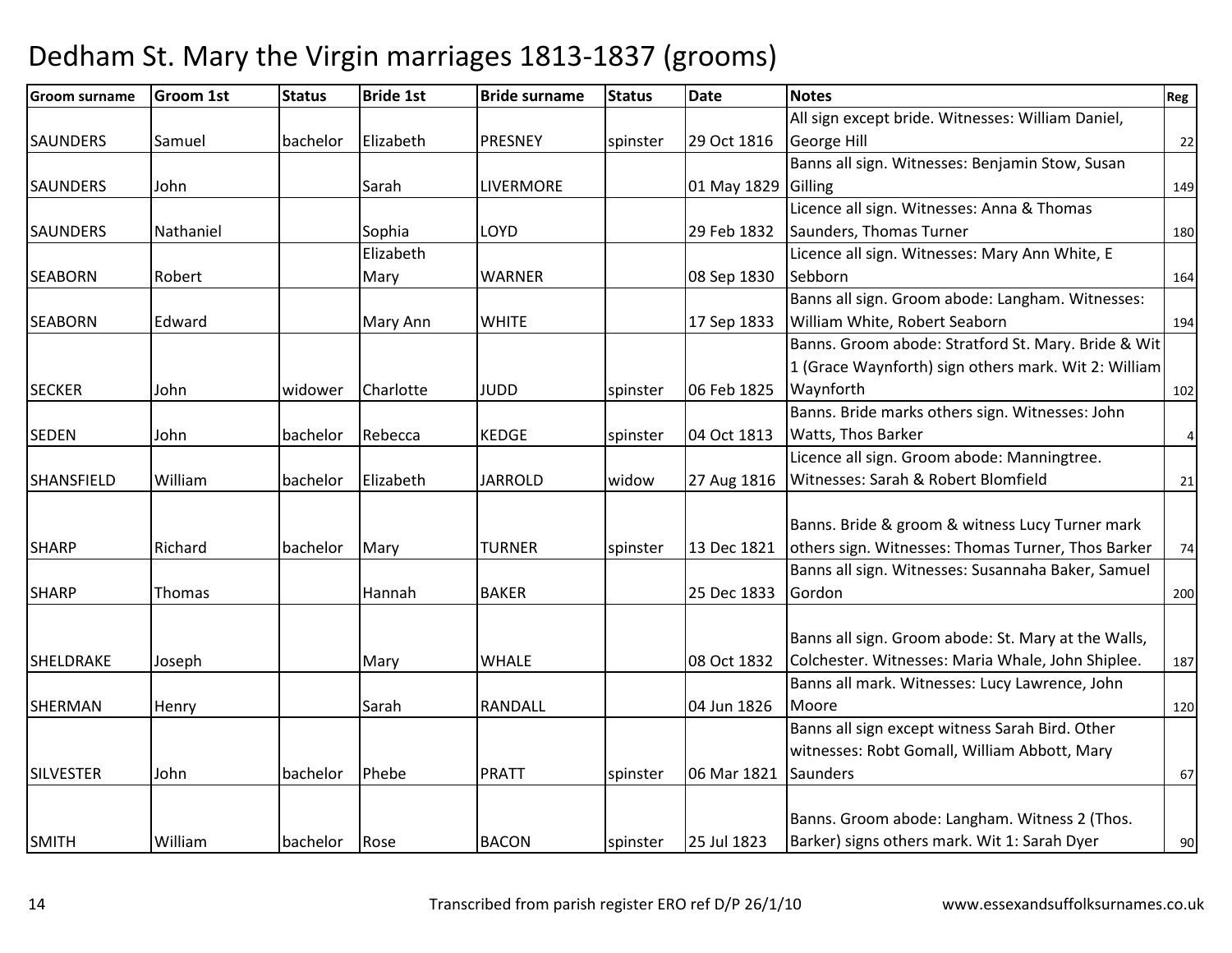| <b>Groom surname</b> | <b>Groom 1st</b> | <b>Status</b> | <b>Bride 1st</b>   | <b>Bride surname</b> | <b>Status</b> | <b>Date</b> | <b>Notes</b>                                                   | Reg         |
|----------------------|------------------|---------------|--------------------|----------------------|---------------|-------------|----------------------------------------------------------------|-------------|
|                      |                  |               |                    |                      |               |             | Banns. Groom abode: Langham. Groom marks                       |             |
|                      |                  |               |                    |                      |               |             | others sign. Witnesses: Mary Ann Southgate,                    |             |
| <b>SOUTHGATE</b>     | David            |               | Sarah              | <b>PAGE</b>          |               | 26 Nov 1830 | Thomas & Anne Sharp                                            | 168         |
|                      |                  |               |                    |                      |               |             | Licence all sign. Groom abode: Witham. Witnesses:              |             |
| <b>SPINK</b>         | William          | bachelor      | Frances            | <b>BELL</b>          | spinster      | 09 Oct 1827 | Mary Spink, W J Haddan                                         | 128         |
|                      |                  |               |                    |                      |               |             | Licence all sign. Witnesses: Thomas Barker, Elizabeth          |             |
| <b>SPURGEN</b>       | William          | widower       | Hannah             | <b>FREEMAN</b>       | spinster      | 19 Feb 1813 | Freeman                                                        | $\mathbf 2$ |
| <b>SPURGEN</b>       | William          | widower       | Elizabeth          | <b>TILT</b>          | spinster      |             | 25 Mar 1819   Licence all sign. Witnesses: Thos & Henry Barker | 46          |
|                      |                  |               |                    |                      |               |             |                                                                |             |
|                      | Frederick        |               |                    |                      |               |             | Licence all sign. Witnesses: Henry Luckey, Charles             |             |
| <b>SPURGEON</b>      | William          |               | Eliza              | <b>LUCKEY</b>        |               | 28 Jul 1836 | Spurgeon, Wm Shensfield?, Bramwhite Spurgin                    | 224         |
|                      |                  |               |                    |                      |               |             | Licence all sign. Witnesses: Stephen Parker, Mary An           |             |
| <b>SPURLING</b>      | John             | widower       | Sarah              | <b>BARKER</b>        | spinster      | 12 May 1818 | Smith                                                          | 41          |
|                      |                  |               |                    |                      |               |             | Banns all sign. Witnesses: Japhath Pannifer, William           |             |
| <b>SPURLING</b>      | William          | bachelor      | Mariann            | <b>BLYTH</b>         | spinster      | 18 Jan 1822 | Gentry, Charlotte Blyth, Sarah Chisnall                        | 76          |
|                      |                  |               |                    |                      |               |             | Groom Esq. abode: Precints of the Dean & Chapter               |             |
|                      |                  |               |                    |                      |               |             | of Norwich. Licence all sign. Witnesses: Geo & Sarah           |             |
| <b>STEVENS</b>       | John Jowett      | bachelor      | <b>Mary Mulley</b> | <b>WITHEAT</b>       | spinster      | 16 Jun 1821 | Witheat, John Archer                                           | 70          |
|                      |                  |               |                    |                      |               |             | Banns. Bride & Wit.2 (Lucy Clark) sign others mark.            |             |
| <b>STEWARD</b>       | John             |               | Sarah              | <b>CLARK</b>         |               | 11 May 1832 | Witness 1: Daniel Lewis                                        | 184         |
|                      |                  |               |                    |                      |               |             | Banns. Witness 1 (Thos Barker) signs others mark.              |             |
| <b>STEWART</b>       | David            | bachelor      | Mary               | <b>WINNEY</b>        | spinster      | 06 Nov 1821 | Witness 2: Thomas Gaymer                                       | 72          |
|                      |                  |               |                    |                      |               |             | Banns. Bride & Wit.1 (Daniel Usher) mark others                |             |
| <b>TAYLOR</b>        | Robert           | bachelor      | Judith             | <b>USHER</b>         | spinster      | 11 Mar 1818 | sign. Witness 2: Thos Barker                                   | 40          |
|                      |                  |               |                    |                      |               |             | Banns all sign. Witnesses: H & Harriot Pickess, Thos           |             |
| <b>TAYLOR</b>        | Thomas           | bachelor      | Eunice             | <b>PICKESS</b>       |               | 24 Sep 1818 | <b>Barker</b>                                                  | 43          |
|                      |                  |               | Catherine          |                      |               |             | Licence all sign. Witnesses: A Constable, TJ Barstow,          |             |
| <b>THEOBALD</b>      | John Medows      |               | Elizabeth          | <b>CONSTABLE</b>     |               | 21 Oct 1834 | F M Theobald, Priscilla Theobald                               | 205         |
|                      |                  |               |                    |                      |               |             | Banns. Groom abode: Layham, Suffolk. Witness 2                 |             |
|                      |                  |               |                    |                      |               |             | (Thomas Cole) signs others mark. Wit 1: John                   |             |
| <b>THORPE</b>        | Edward           |               | Mary               | <b>GARWOOD</b>       |               | 26 Dec 1835 | Denney                                                         | 218         |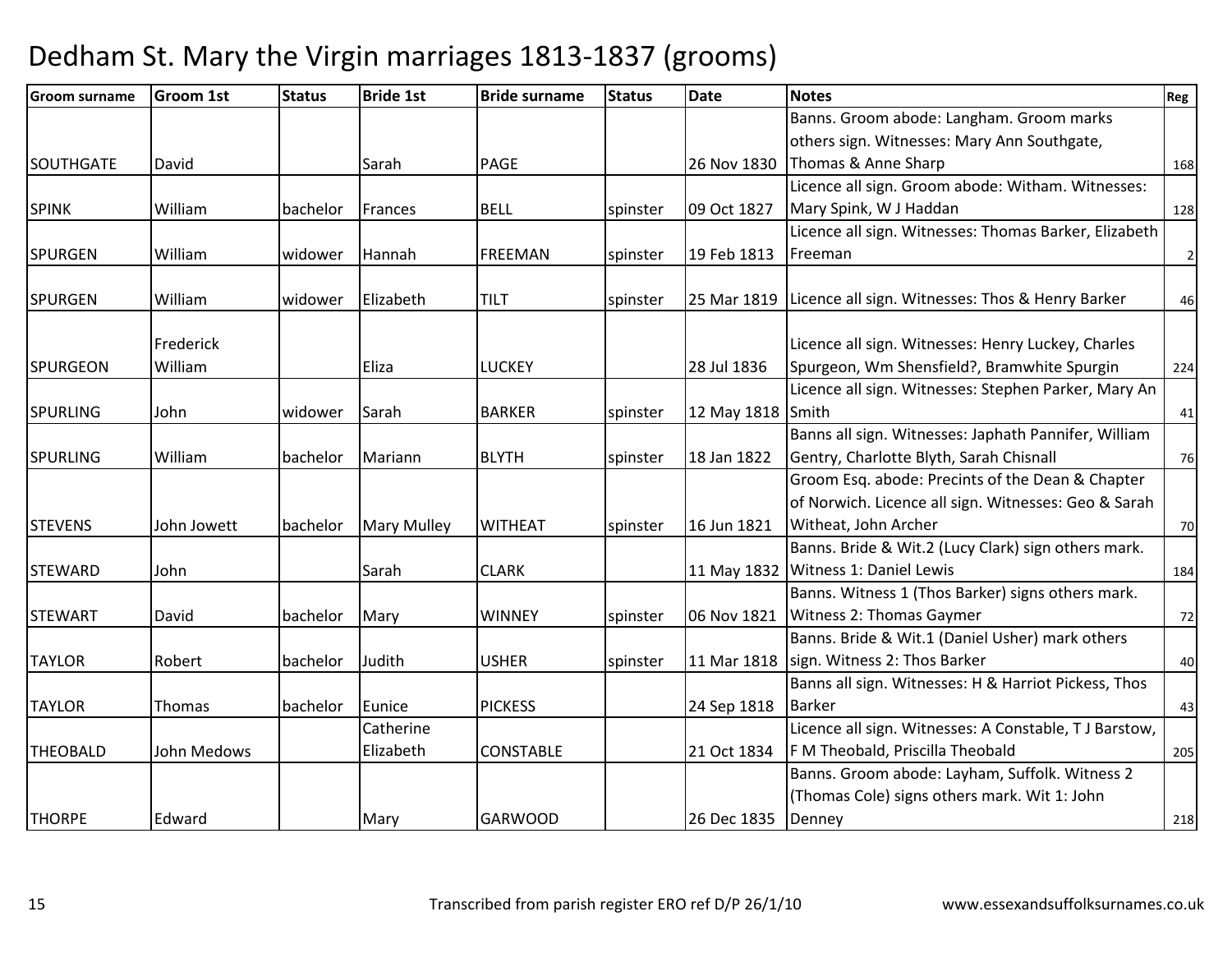| <b>Groom surname</b> | <b>Groom 1st</b>     | <b>Status</b> | <b>Bride 1st</b> | <b>Bride surname</b> | <b>Status</b> | <b>Date</b> | <b>Notes</b>                                           | Reg            |
|----------------------|----------------------|---------------|------------------|----------------------|---------------|-------------|--------------------------------------------------------|----------------|
|                      |                      |               |                  |                      |               |             | Banns all sign. Witnesses: Abraham Maskell, Mary       |                |
| <b>TURNER</b>        | Joseph               |               | Rebecca          | <b>MASKELL</b>       |               | 01 Jun 1830 | Maskell                                                | 159            |
|                      |                      |               |                  |                      |               |             | Banns all sign. Witnesses: Henry Borrett, Joseph       |                |
| <b>TURNER</b>        | Thomas               |               | Sarah            | <b>STEGGALL</b>      |               | 16 Jan 1835 | Pannifer, Japheth Pannifer                             | 210            |
|                      |                      |               |                  |                      |               |             | Banns. Bride & Wit.1 (Richd Page) sign others mark.    |                |
| <b>USHER</b>         | Benjamin             | bachelor      | Hannah           | <b>PAGE</b>          | spinster      | 03 May 1816 | Witness 2: Mary Usher                                  | 19             |
|                      |                      |               |                  |                      |               |             | Banns. Groom signs others mark. Witnesses: Thos        |                |
| <b>USHER</b>         | James                |               | Elizabeth        | <b>MORE</b>          |               | 27 Sep 1825 | More, Mary More                                        | 109            |
|                      |                      |               |                  |                      |               |             |                                                        |                |
|                      |                      |               |                  |                      |               |             | Licence all sign. Groom abode: Camberwell, Surrey.     |                |
| <b>WALKER</b>        | Thomas               |               | Fanny            | <b>SWINBOURNE</b>    |               | 07 Apr 1834 | Witnesses: John Swinbourne, Robt Marratt Miller        | 202            |
|                      |                      |               |                  |                      |               |             | Banns. Groom abode: Bently, Suffolk. Witness 2         |                |
|                      |                      |               |                  |                      |               |             | (Thos Barker) signs others mark. Wit 1: Samuel         |                |
| <b>WARDEN</b>        | William              | bachelor      | Susan            | <b>SEGAR</b>         | spinster      | 11 Apr 1815 | Howard                                                 | 12             |
|                      |                      |               |                  |                      |               |             | Banns. Groom abode: Gt Wenham, Suffolk. Bride &        |                |
|                      |                      |               |                  |                      |               |             | groom mark others sign. Wits: Thomas Cole, Thomas      |                |
| <b>WAYLING</b>       | Joseph               |               | Fanny            | <b>ATKINS</b>        |               | 01 Jan 1835 | Turner                                                 | 209            |
|                      |                      |               |                  |                      |               |             | Banns. Groom abode: Stratford St. Mary. Groom          |                |
|                      |                      |               |                  |                      |               |             | marks others sign. Witnesses: Charlotte Judd,          |                |
| <b>WAYNFORTH</b>     | William              | widower       | Grace            | <b>HUMPHRIES</b>     | spinster      | 01 Feb 1822 | William Hagger                                         | 77             |
|                      |                      |               |                  |                      |               |             | Licence all sign. Groom abode: Gt Bentley.             |                |
| <b>WEBB</b>          | William              | widower       | Mary             | <b>CLARK</b>         | spinster      | 06 Jan 1825 | Witnesses: Elizabeth Platten, Corder Platten           | 100            |
|                      |                      |               |                  |                      |               |             | Licence all sign. Groom abode Manningtree.             |                |
|                      |                      |               |                  |                      |               |             | Witnesses: John & Henry Swinbourne, James Webb,        |                |
| <b>WEBB</b>          | <b>Charles Baker</b> | bachelor      | Mary             | <b>SWINBOURNE</b>    | spinster      | 23 Dec 1833 | <b>Thomas Walker</b>                                   | 199            |
|                      |                      |               |                  |                      |               |             | Banns. Groom abode: St. Peter, Sudbury. Bride &        |                |
|                      |                      |               |                  |                      |               |             | Wit.1 (Thomas Osborne) mark others sign. Wit 2:        |                |
| <b>WHALE</b>         | Joseph               | widower       | Mary             | <b>OSBORNE</b>       | spinster      | 29 Mar 1813 | Sarah Bloom                                            | $\overline{3}$ |
|                      |                      |               |                  |                      |               |             | Licence all signs. Groom abode: St. Botolphs, Aldgate, |                |
|                      |                      |               |                  |                      |               |             | Middsx. Witnesses: Mary Swinton, Geo Witheat,          |                |
| <b>WHALLEY</b>       | Robert               | bachelor      | Sarah            | <b>WITHEAT</b>       | spinster      | 18 May 1824 | Anna Newson                                            | 93             |
|                      |                      |               |                  |                      |               |             | Banns. Witness 1 (Thos Barker) signs others mark.      |                |
| <b>WHINNEY</b>       | Thomas               | bachelor      | Elizabeth        | <b>BEASTON</b>       | spinster      | 03 Dec 1820 | Witness 2: Lucy Higham                                 | 64             |